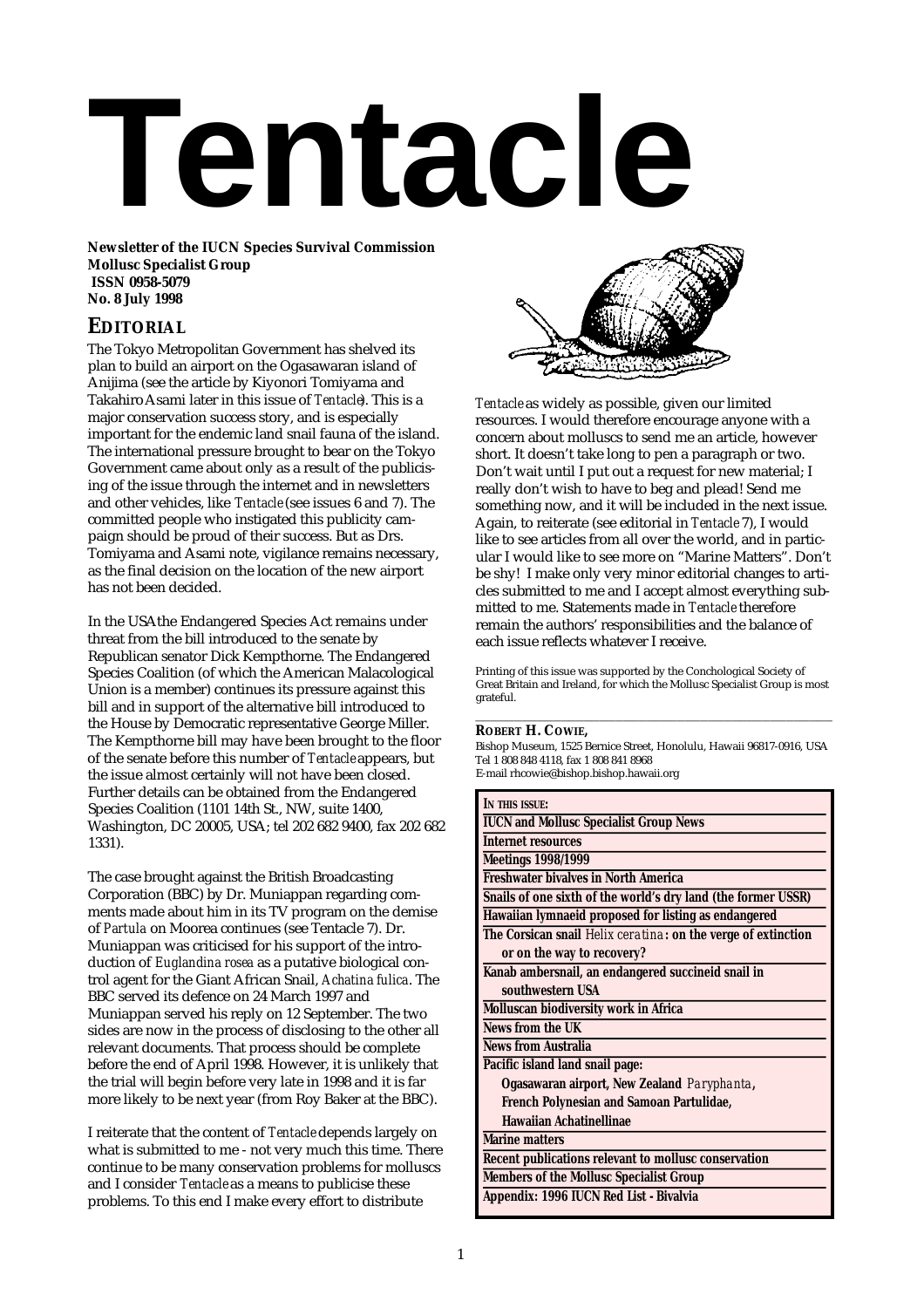# **IUCN & MOLLUSC SPECIALIST GROUP NEWS**

### **Red List criteria review**

The SSC were mandated at the last Congress to review the IUCN Red List Categories and Criteria following publication of the first list using the quantative basis for evaluation of taxa. The SSC steering committee has now established this process, and the review will continue for the next year. Last year, members of the SSC (including the Mollusc Specialist Group) were invited to comment on the last exercise, and as the result of comments sent to me, I compiled a document detailing some of the problems that we encountered applying the new criteria to molluscs. This has been placed on the long list of comments about the applicability of the new criteria, and you may expect that we may be asked to provide further examples and/or comments as the review process continues over the year.

The next list is expected to be presented at the World Conservation Congress in the year 2000, although interim updates of the Red List database are possible. As the Red Listing exercise is now a full programme of SSC more emphasis will be placed on ensuring that data are equally robust for all taxonomic groups.

\_\_\_\_\_\_\_\_\_\_\_\_\_\_\_\_\_\_\_\_\_\_\_\_\_\_\_\_\_\_\_\_\_\_\_\_\_\_\_\_\_\_\_\_\_\_

**MARY SEDDON,** Department of Zoology, National Museum of Wales, Cathays Park, Cardiff CF1 3NP, UK Tel 44 1222 573343 Fax 44 1222 239009 E-mail Mary.Seddon@nmgw.ac.uk

# **1996 IUCN Red List available**

The list is available from IUCN Publications Services Unit, 219c Huntingdon Road, Cambridge CB3 0DL, UK (Tel 44 1223 277894, fax 44 1223 277175, e-mail iucnpsu@wcmc.org.uk), price UK£26.75, US\$40.00. Postage costs are 15% UK, 20% surface mail overseas, 30% airmail Europe, 40% airmail rest of world. Payment by Visa, Amex, Mastercard, cheque or international money order. If paying by credit card please include the card number, expiry date (at least three months on the date) and the cardholder's signature.

# **Molluscan Conservation Conference:1996**

The proceedings volume from this conference will be available for purchase from July 1998. The entire volume is being produced as a special publication of the Journal of Conchology (published by the Conchological Society of Great Britain & Ireland, one of the co-organisers) with additional sponsorship from Countryside Council for Wales and English Nature.

Cost UK£30.00 (including postage and packing costs). Orders to the Treasurer, Conchological Society at National Museum of Wales. Note only sterling cheques or bank drafts payable to Conchological Society of Great Britain & Ireland will be accepted.

# **Molluscan Conservation: A Strategy for the 21st Century. Journal of Conchology Special Publication 2. Eds. Killeen, I.J., Seddon, M.B. & Holmes, A.M.**

# TABLE OF CONTENTS

*Introduction*

Ian J. Killeen, Mary B. Seddon & Anna Holmes *The role of IUCN in global conservation* Mariano Gimenez-Dixon

*CITES legislation and its implementation* Alison Rosser

*Red Listing for molluscs: a tool for conservation?* Mary B. Seddon

*Action Plan formulation for molluscan conservation - getting the facts together for a global perspective*

Philippe Bouchet & Olivier Gargominy

*Dilemmas of rarity: biogeographical insights and conservation: priorities for land molluscs*

Robert A.D. Cameron

*Molluscan conservation in South Africa: diversity, issues and priorities*

D.G. Herbert

*Patterns of diversity and endemism in East African land snails and the implication for conservation*

Peter Tattersfield

*The effects of weeding exotic plants and rat control on the snail fauna of Mauritian wet upland forest*

F.B. Vincent Florens, D. Daby & R. Jones

*A review of the conservation programme for the tree snails (Partulidae) of Polynesia: a review of captive and wild ele ments*

Georgina Mace, Paul Pearce-Kelly & Dave Clarke

*A colony management and analysis database relevant for mol lusc conservation*

Dave Clarke, Ajay Burlingham-Johnson & Paul Pearce-Kelly

*An assessment of the mollusc faunas of grazing marsh ditches using numerical indices, and their application for monitoring and conservation*

Ian J. Killeen

*English Nature's contribution to the conservation of nonmarine molluscs*

Martin Drake

*Implementing the Habitats Directive for molluscs in Spain* Maria A. Ramos

*Non-marine molluscan conservation and the National Trust: policies and practices*

### Keith Alexander

*The Conchological Society and molluscan conservation: past, present and future*

Martin Willing

*Marine molluscan conservation: the value of mapping as a conservation tool*

Janice M. Light

*Molluscan conservation: the importance of the fossil record* Richard Preece

*Land Mollusca and the Oceanic element in Cardiganshire (West Wales)*

Arthur Chater

*Slugs and snails and thrushes'anvils: children's surveys of slugs and snails*

S.E.R. Bailey, M. North & L.M. Cook

*Implementing the Habitats Directive:* Vertigo angustior *(Jeffreys) in Wales*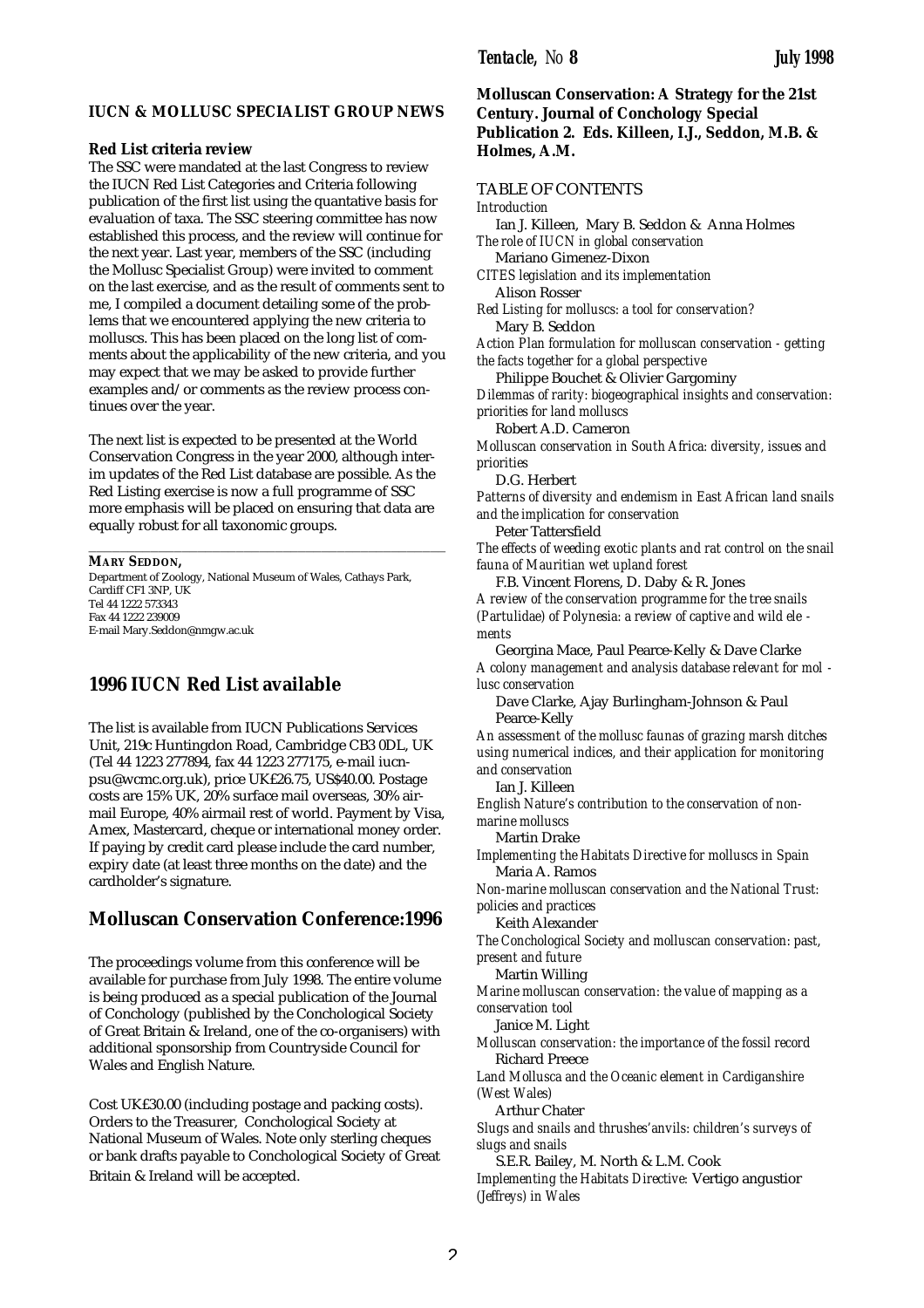Adrian P. Fowles

*Translocation of habitat for the snail* Vertigo moulinsiana *in England*

Robert E. Stebbings & lan J Killeen

Helix ceratina - *a Corsican endemic on the verge of extinction* Philippe Bouchet, Theo Ripken & B. Recorbet

*The ecology and conservation of the glutinous snail* (Myxas glutinosa) *in Great Britain: a review*

M. Whitfield, R. Carlsson, Jeremy Biggs, D. Walker, A. Corfield, G. Fox & P. Williams; appendix by M.P. Kerney

*Freshwater molluscan conservation in North America: prob lems and practices*

Arthur E. Bogan

*Conservation issues for Margaritiferidae in the British Isles and Western Europe*

Helena Chesney & P. Graham Oliver

*Issues involved in protecting important populations of* Margaritifera margaritifera *in England*

Mary Gibson

*The loss of a freshwater pearl mussel population*

(Margaritifera margaritifera) *in NW Wales*

Ian J. Killeen, P. Graham Oliver & Adrian P. Fowles *Conservation methods for populations of* Margaritifera margaritifera (L.) *in Finland*

llmari Valovirta

*Management priorities for the River Nore (Ireland) to conserve the Pearl Mussel* Margaritifera durrowensis *Phillips, 1928*

M.J. Costello, E. Moorkens, M. Larkin, I. Kurz, J. Dowse

*Conservation of brackish lagoonal faunas*

Roger Bamber

*Conservation issues relating to maerl beds as habitats for mol luscs*

Jason Hall-Spencer

*The introduction of non-native marine molluscs to British waters and the implications to nature conservation interests* N. Clare Eno

*Can we develop a strategy for molluscan conservation in the next century?*

Mary B. Seddon, Ian J. Killeen, Philippe Bouchet & Arthur E.Bogan

EXTENDED ABSTRACTS(POSTER PRESENTATIONS)

*Aproject to map the distribution of marine molluscs in the Channel: DOMMIC*

Janice M. Light & Ian J. Killeen

*The conservation status of* Vertigo geyeri *Lindholm, 1925 and* V. genesii *(Gredler, 1852) in the British Isles*

Barry Colville

*Progress towards a checklist and atlas of distribution for the marine Mollusca of Ireland*

## J.D. Nunn & S.M. Smith

*Systematics and conservation genetics of the endemic snails of the subfamily Leptaxinae (Mollusca, Pulmonata) in the Azores*

P. van Riel, T. Backeljau, C. Brito, A.M. Frias Martins,

K. Jordaens, H. de Wolf & R. Verhagen

*Asurvey to map the distribution of the land and freshwater molluscs of Surrey (England)*

\_\_\_\_\_\_\_\_\_\_\_\_\_\_\_\_\_\_\_\_\_\_\_\_\_\_\_\_\_\_\_\_\_\_\_\_\_\_\_\_\_\_\_\_\_\_

Janice M. Light

*Asurvey of northern area inner London slugs and snails ("SNAILS")*

Jane E. Reynolds *West Berkshire mollusc survey* Michael D. Weideli

# **"The Conservation Biology of Molluscs"** Proceedings of the 1986 Symposium on Threatened Molluscs, Edinburgh

The proceedings of this symposium were published in 1995 as SSC Occasional Paper No. 9, with the title "The Conservation Biology of Molluscs. Proceedings of a Symposium held at the 9th International Malacological Congress, Edinburgh, Scotland, 1986". The book (81 pp., soft cover) is edited by Alison Kay and includes a "Status report on molluscan diversity and a framework for conservation action" written by her.

The book can be obtained from IUCN Publications Services Unit, 219c Huntingdon Road, Cambridge CB3 0DL, UK (Tel 44 1223 277894, fax 44 1223 277275, e-mail iucn-psu@wcmc.org.uk); price UK£15 (US\$22.50), postage and packing add 15% (UK), 20% surface mail outside UK, 30% airmail Europe, 40% airmail elsewhere. It can also be obtained in the USAfrom Island Press, Box 7, Covelo, California 95428 (Tel 1 800 828 1302 from within the continental USA, 1 707 983 6432 from anywhere else, fax 1 707 983 6414). Adiscount of 33.3% is available to member organisations of IUCN (not to individual Specialist Group members).

# **"Biodiversity and Conservation of the Mollusca" Proceedings of the 1992 Alan Solem Memorial Symposium on the Biodiversity and Conservation of the Mollusca, Siena**

This book (ISBN 90-73348-47-1), the proceedings of the symposium held in 1992 at the 11th International Malacological Congress in Siena, edited by A.C. van Bruggen, Susan M. Wells and Th. C.M. Kemperman and published in 1995, can be obtained from the publisher, to whom further enquiries should be addressed: Backhuys Publishers, P.O. Box 321, 2300 AH Leiden, The Netherlands (e-mail: backhuys@euronet.nl). The price is Netherlands Guilders 68.00 (US\$45.00) plus postage and packing. Additional information is available on the Backhuys web page: http://www.euronet.nl/users/backhuys/index.html

**Invasive Species Specialist Group**

Aliens, the newsletter of the IUCN/SSC Invasive Species Specialist Group often contains items of interest to mollusc conservationists. It is available from its editor: Sarah Lowe, Centre for Conservation Biology, School of Environmental and Marine Sciences, University of Aukland (Tamaki Campus), Private Bag 92019, Auckland, New Zealand. E-mail sjlowe@tmknov1.auckland.ac.nz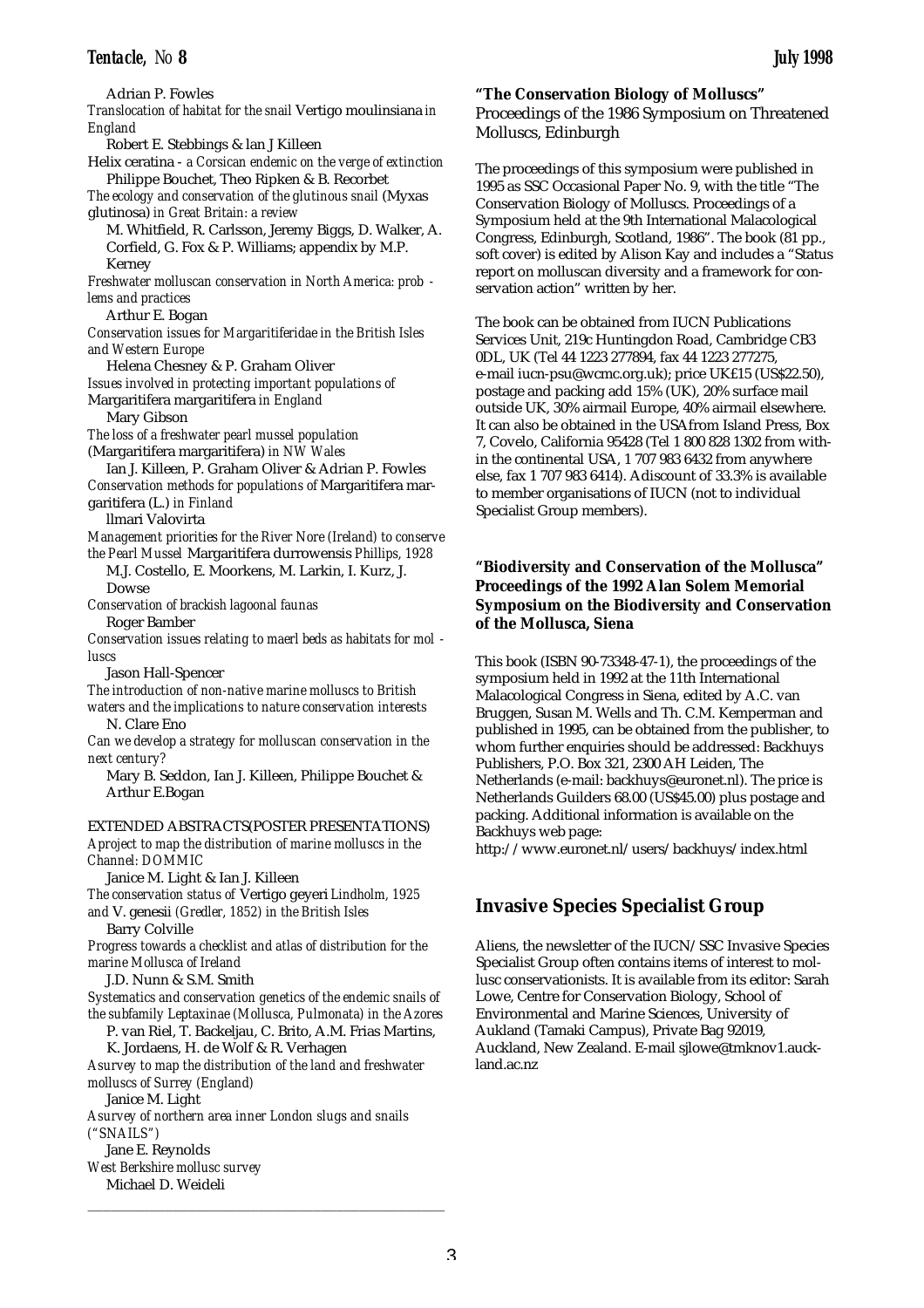# **IUCN and MSG information sources on molluscs**

# **1996 Red List of Molluscs**

The computer database used to compile the 1996 Red List of Threatened Animals is accessible through the World-Wide Web at the World Conservation Monitoring Centre. The URLaddress is: http://www.wcmc.org.uk. If you need to check on which species were given what status in the previous Red List, the links from the WCMC site will be useful to you. For readers' convenience, the entire list of bivalves is reproduced as an appendix to this issue of Tentacle. The gastropods were listed in issue 7.

# **SSC List**

Members of the SSC Mollusc Specialist Group are entitled to register with the SSC mailing list, which disseminates information to the SSC network. At present it is restricted to members, but may become more widely available in the future. Contact Mary Seddon if you wish to get access to this mailing list.

\_\_\_\_\_\_\_\_\_\_\_\_\_\_\_\_\_\_\_\_\_\_\_\_\_\_\_\_\_\_\_\_\_\_\_\_\_\_\_\_\_\_\_\_\_\_

# **INTERNET RESOURCES**

# **Mollusca**

The MOLLUSCAlistserver is intended as an informal forum for discussions of molluscan evolution, palaeontology, taxonomy and natural history. There are over 700 subscribers. From time to time it has something of interest related to conservation. To subscribe to the list send e-mail to:

listproc@ucmp1.berkeley.edu

Then on the first line of the body of the message: sub mollusca <your\_name>

You will get a reply soon after saying that your name has been added. You will then receive anything that is posted to the list. MOLLUSCAis maintained and managed by D.R. Lindberg and R.P. Guralnick of the University of California Museum of Paleontology, Berkeley, USA.

# **Mollia**

The MOLLIAweb site makes available the UNITAS Malacologica newsletters, which have a lot of information complementing information in Tentacle. The site also includes instructions to authors, subscription information and links to various malacological journals. It also allows you to subscribe to the MOLLUSCAlistserver (above) and to access the MOLLUSCAarchives. MOL-LIA, like MOLLUSCA, is maintained and managed at the University of California Museum of Paleontology, Berkeley, USA. The address is: http://www.ucmp.berkeley.edu/mologis/mollia.html

# **CITES**

CITES-L is a Bulletin board restricted to trade issues for endangered species, which is managed from the World Conservation Monitoring Centre in Cambridge. The majority of information relates to mammal and bird trade, but updates to the CITES lists are posted there. To subscribe send an unsigned e-mail message to:

listserver@wcmc.org.uk

# **Unionids**

The following was sent to the MOLLUSCA listserver (see above).

I am pleased to announce the initiation of a new Internet listserver ("UNIO") which will focus on the biology, ecology and evolution of freshwater unionid mussels. The primary objectives of the list are (1) to foster communication and collaboration among scientists, researchers, and students engaged in mussel-related activities, and (2) to facilitate the informal discussion of regional and federal research priorities. Postings related to mussel conservation issues, including the artificial propagation and captive rearing of threatened and endangered species, are especially welcomed. Subscribers are also encouraged to use the list to post information on mussel-related meetings, symposia, workshops, and funding opportunities. The list is sponsored by the University of Maryland Baltimore County and administered and managed by Rick Tankersley (tankersl@umbc.edu). There are no limitations on who may subscribe to the list and the subscription is free.

To subscribe to UNIO, send an email message to Majordomo@lists.umbc.edu.

The first line of the text of the message (not the subject line) should contain the following statement:

subscribe UNIO your email address Leave the rest of the message blank (including any signature information).

To post a message to the list, send an e-mail message to UNIO@lists.umbc.edu. Your message will be placed in the list's archive and distributed to all members.

AWWW home page for UNIO is currently under construction at http://www.umbc.edu/unio. It will eventually contain archives of postings to UNIO as well as a list of Internet resources and an address book containing the names and e-mail addresses of scientists currently working on mussel related projects.

If you have any questions regarding the list or encounter any problems while attempting to subscribe or post messages, please contact me at tankersl@umbc.edu or http://research.umbc.edu/~tankersl/ Also, please feel free to forward this message to any friends or colleagues who may be interested in joining the list.

\_\_\_\_\_\_\_\_\_\_\_\_\_\_\_\_\_\_\_\_\_\_\_\_\_\_\_\_\_\_\_\_\_\_\_\_\_\_\_\_\_\_\_\_\_\_

### **DR. RICHARD TANKERSLEY,**

Department of Biological Sciences, University of Maryland Baltimore County, 1000 Hilltop Circle, Baltimore, Maryland 21250, USA Tel 1 410 455-3381 E-mail tankersl@umbc.edu http://research.umbc.edu/~tankersl/

## **Aliens**

ALIENS-L is the listserver of the Invasive Species Specialist Group (ISSG) of the IUCN Species Survival Commission. This listserver is not limited to members of ISSG but is available to all who might be interested in invasive species. From time to time there may be issues of interest in relation to mollusc conservation.

To subscribe to the list send an e-mail message to: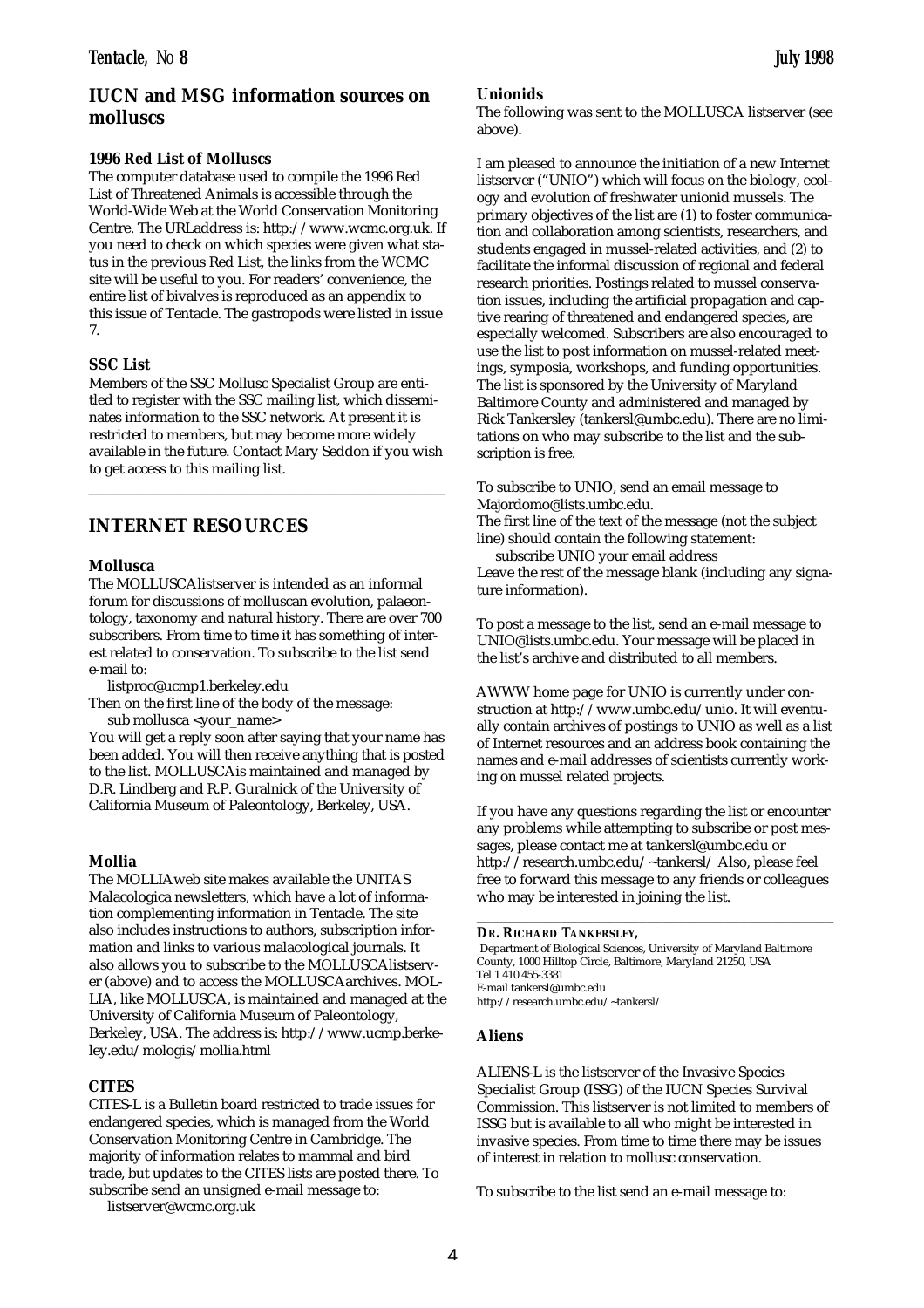ssc-mgr@indaba.iucn.org Leave the subject line blank and turn off any automatic signatures. In the body of the message type: subscribe Aliens-l

This listserver is managed for the ISSG by Dick Veitch, 48 Manse Road, Papakura, New Zealand. dveitch@ns.planet.gen.nz. Daytime tel 64 9 307 9279, fax 64 9 377 2919, After hours phone/fax 64 9 298 5775. Co-manager is Wendy Strahm at IUCN Headquarters: was@hq.iucn.org

# **World Conservation Monitoring Centre**

The entire Red List of Threatened Animals can be searched at this site. The address is: http://www.wcmc.org.uk:80/

# **Hawaii Biological Survey**

The Hawaii Biological Survey (based at Bishop Museum, Honolulu) web site has searchable databases and much additional information on most Hawaiian organisms, including both indigenous (99% endemic) and nonindigenous land and freshwater snails, endangered species, and so on. The address is: http://www.bishop.hawaii.org/bishop/HBS/hbs1.html

\_\_\_\_\_\_\_\_\_\_\_\_\_\_\_\_\_\_\_\_\_\_\_\_\_\_\_\_\_\_\_\_\_\_\_\_\_\_\_\_\_\_\_\_\_\_

# **MEETINGS 1998/1999**

# **World Congress of Malacology, Washington, DC, USA, July 1998**

This landmark conference, organised jointly by UNITAS Malacologica and the American Malacological Union, will be held at the Smithsonian Institution (the US National Museum of Natural History) 25-31 July 1998. Details can be obtained from Rüdiger Bieler, President UM, The Field Museum, Roosevelt Road at Lake Shore Drive, Chicago, IL 60605-2496, USA; Tel 1 312 922 9410 ext. 270, fax 1 312 663 5397, e-mail bieler@fmnh.org; or from the local organiser, Robert Hershler, AMU President '98, Division of Mollusks, NHB-118, National Museum of Natural History, Smithsonian Institution, Washington, DC 20560; e-mail hershler.robert@nmnh.si.edu. You can also obtain information from the following website: http://www.fmnh.org/wcm/

# **American Malacological Union 1999 annual meeting**

The 1999 AMU meeting will take place at the Sheraton Hotel Station Square in Pittsburg, Pennsylvania, 4-9 July. There will be a major symposium on "New looks at old mollusks, recent perspectives on molluscan evolution", organised by Harold B. Rollins and Ellis Yochelson. There will be organised topical sessions on Biomineralization, Molluscan Genetics, Women in Malacology.

Further details can be obtained form Dr. Robert S. Prezant, Department of Biology, 114 Weyandt Hall, Indiana University of Pennsylvania, Indiana, PA15705- 1090, USA. Tel 1 412 357 2352, fax 1 412 357 5700, e-mail rprezant@grove.iup.edu

# **FRESHWATER BIVALVES IN NORTH AMERICA**

# **First release of endangered juvenile mussels in the United States** by Richard J. Neves

The first release of juvenile freshwater mussels, cultured at the Mussel Conservation Center at Virginia Tech, Blacksburg, Virginia, occurred in September, 1997. Atotal of 52 federally endangered tan riffleshells (Epioblasma walkeri) and 360 wavy-rayed lampmussels (Lampsilis fasciola) were released into the Hiawassee River within Cherokee National Forest, Tennessee. The tan riffleshells were 2-3 months old and about 1 mm in length. The wavy-rayed lampmussels were 6-12 months old and ranged from 2-5 mm in length. The State of Tennessee is funding a project to produce and culture juvenile mussels of a suite of endangered species for release into historic habitats within the state. Cooperators in this project include the Tennessee Wildlife Resources Agency, U.S. Fish & Wildlife Service, Virginia Department of Game and Inland Fisheries, Biological Resources Division of the U.S. Geological Survey, and Virginia Cooperative Fish and Wildlife Research Unit.

# **RICHARD J. NEVES,**

Department of Fish and Wildlife, Virginia Tech, Blacksburg, VA24061- 0321, USA Tel 1 540 231 5927 E-mail mussel@vt.edu

# **Triannual Unionid Report**

This series is intended to expedite the exchange of information in an informal format. The most recent issue, report no. 14, appeared in March 1998. If interested, contact Richard G. Biggins, U.S. Fish and Wildlife Service, 160 Zillicoa Street, Asheville, North Carolina 28801, USA. Tel 1 704 258 3939, ext. 228, fax 1 704 258 5330, e-mail richard\_biggins@fws.gov

# **Mussels deleted from CITES list**

From: *TRAFFIC Bulletin* 17(1): 19

The following three species were removed from Appendix II at the tenth meeting of the Conference of the Parties to CITES, held in Harare, Zimbabwe, 9-20 June 1997. The amendements entered into force on 18 September 1997. *Fusconaia subrotunda Lampsilis brevicula Lexingtonia dolabelloides*

# **Winged mapleleaf mussel (***Quadrula fragosa***)**

From: *Endangered Species Bulletin* 23(1): 25

Alate summer/early fall 1997 survey brought good news for conservation of the winged mapleleaf mussel, a rare mollusk found only in a small area of the St. Croix River in Wisconsin and Minnesota. Biologists observed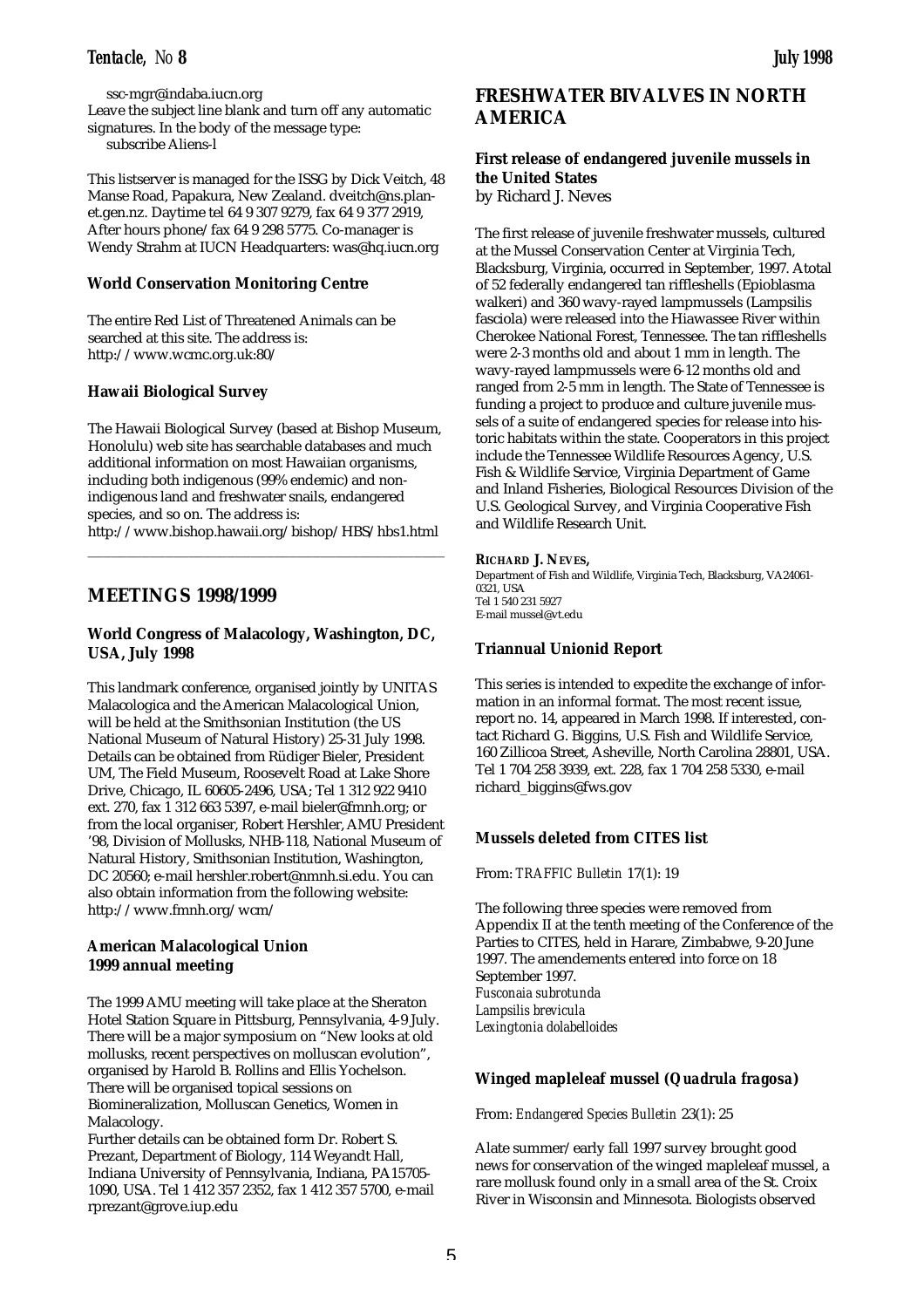one- and two-year-old individuals, the first evidence of successful reproduction since the species was listed as endangered in 1991. In addition, one gravid female was observed. This find is of special interest because the gravidity period (the brooding period for glochidia or mussel larvae) previously was unknown, but was suspected to occur in spring or early summer rather than late summer or early fall. The survey work was conducted by the Wisconsin Department of Natural Resources with FWS [United States Fish and Wildlife Service] funding.

\_\_\_\_\_\_\_\_\_\_\_\_\_\_\_\_\_\_\_\_\_\_\_\_\_\_\_\_\_\_\_\_\_\_\_\_\_\_\_\_\_\_\_\_\_\_

# **SNAILS OF ONE SIXTH OF THE WORLD'S DRY LAND (THE FORMER USSR)**

by Alexander N. Suvorov

Countries of the former USSR cover approximately one sixth of the World's dry land, yet remain largely not embraced by international molluscan conservation activities. This communication is a result of work on the "Action Plan for the Conservation of Land and Freshwater Molluscs". In spite of the shortage of knowledge, I shall try to answer some questions related to the conservation of the land molluscs of this region.

There are approximately 690 species and subspecies of land molluscs found within the boundaries of the former USSR. The pattern of their distribution among families is given in Table 1.

The main centers of diversity and endemism are the Caucasus and Tien-Shan. Tien-Shan is a center of radiation of the Enidae, Bradybaenidae and Hygromiidae; the Caucasus is a center for the Hygromiidae, Clausiliidae, Zonitidae, Enidae and Orculidae. Many other families also have endemic species in these regions, although they do not reach such high diversity. Centers of endemism of less significance are the Crimea (18 endemic species), Carpathians, Primorye Territory of the Far East and the mountains of Middle Asia in addition to Tien-Shan.

These centers of endemism are insufficiently studied. Almost every expedition to the difficult to access areas of the Caucasus and Tien-Shan brings new species of land snails. There are approximately 95 species of the former USSR fauna that are known from single or few localities. The Siberian mountains to the east of the Altai are almost unstudied.

There is thus a deficiency of knowledge useful for planning of mollusc conservation activities. It seems that the main cause of this situation is the lack of a conservation tradition in Soviet malacology. Attention is still concentrated on problems of taxonomy, fauna and biogeography to a lesser degree. Great progress has been achieved in these areas. There are a number of fundamental studies and many papers.

# **Table 1.**

**Numbers of species, by family, reported from within the boundaries of the former USSR.**

| Helicinidae        | 1                |
|--------------------|------------------|
| Cyclophoridae      | 1                |
| Diplommatinidae    | 2                |
| Pomatiidae         | $\overline{c}$   |
| Aciculidae         | 4                |
| Carychiidae        | 4                |
| Succineidae        | 18               |
| Zonitidae          | 62               |
| Clausiliidae       | 77               |
| Ferussaciidae      | $\boldsymbol{2}$ |
| Oleacinidae        | 1                |
| Punctidae          | 5                |
| Endodontidae       | 5                |
| Polygyridae        | 1                |
| Cochlicopidae      | 5                |
| Orculidae          | 29               |
| Strobilopsidae     | 5                |
| Spelaeodiscidae    | 1                |
| Valloniidae        | 20               |
| Pupillidae         | 19               |
| Vertiginidae       | 27               |
| Chondrinidae       | 6                |
| Pyramidulidae      | 1                |
| Enidae             | 93               |
| Gastrodontidae     | $\overline{c}$   |
| Euconulidae        | 2                |
| Daudebardiidae     | 8                |
| Vitrinidae         | 8                |
| Helicidae          | 24               |
| Bradybaenidae      | 60               |
| Helicodontidae     | 1                |
| Hygromiidae        | 119              |
| Ariophantidae      | 4                |
| Agriolimacidae     | 20               |
| Boettgerillidae    | 2                |
| Limacidae          | 28               |
| Trigonochlamydidae | 6                |
| Parmacellidae      | 5                |
| Milacidae          | 4                |
| Philomycidae       | 1                |
| Arionidae          | 8                |
|                    |                  |

The main studies are:

- Likharev, I.M. 1962. Clausiliids (Clausiliidae). Moscow-Leningrad: *Fauna SSSR: Molluski* 3(4), nov. ser., N83: 1-317 (in Russian).
- Likharev, I.M. & Rammelmeyer, E.S. 1952. *Land snails of the USSR fauna.* Moscow-Leningrad: Opredelitel po faune SSSR 43: 1-511 (in Russian).
- Likharev, I.M. & Wiktor, A. 1980. The fauna of slugs of the USSR and adjacent countries (Gastropoda Terrestria Nuda). Leningrad: *Fauna SSSR: Molluski* 3(5): 1-438 (in Russian).
- Riedel, A. 1966. Zonitidae (excl. Daudebardiinae) der Kaukasuslander (Gastropoda). *Annales Zoologici* 24(1):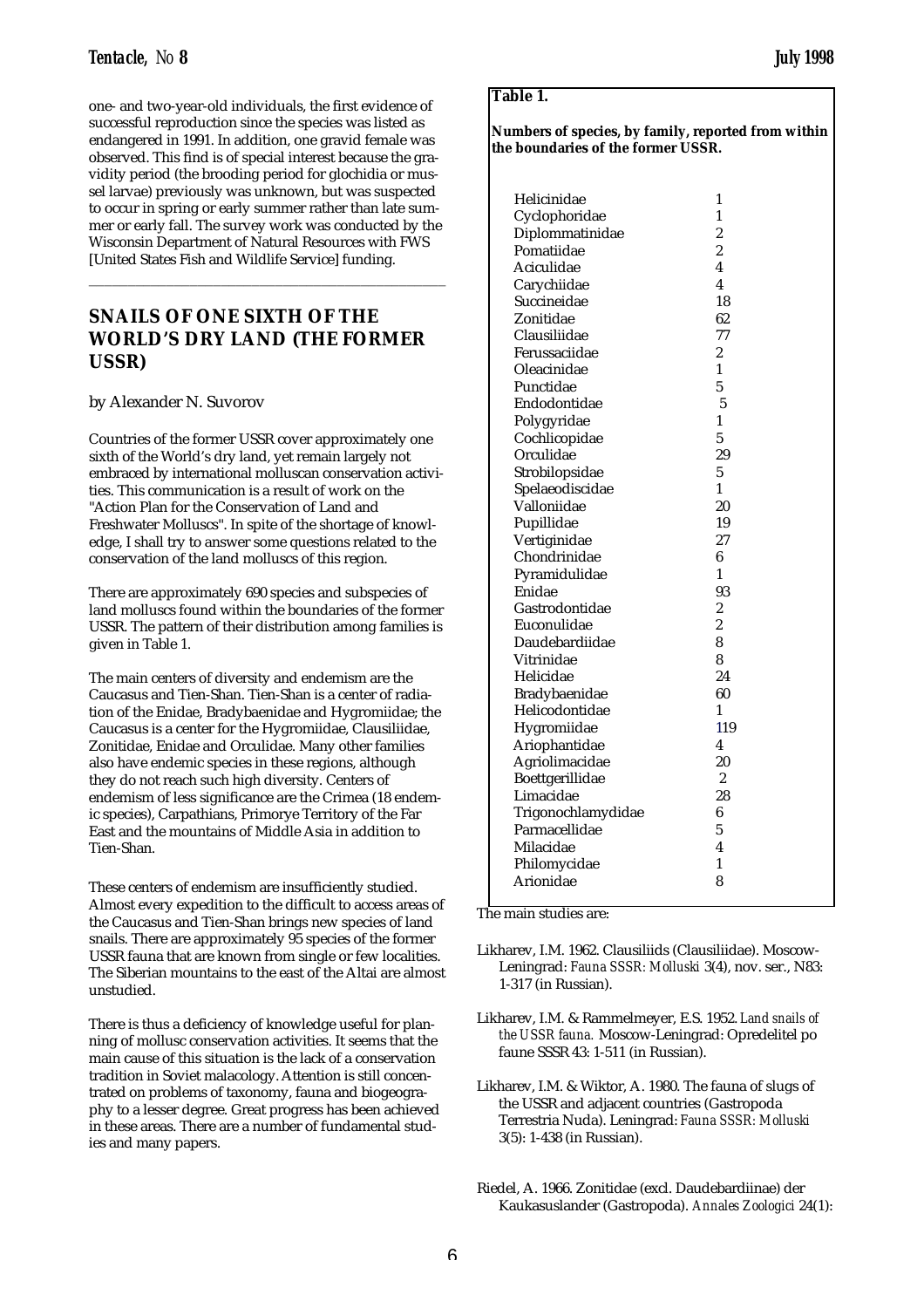1-303.

- Schileyko, A.A. 1978. Land mollusks of the Helicoidea suprafamily. Leningrad: *Fauna SSSR: Molluski* 3(6): 1- 384 (in Russian).
- Schileyko, A.A. 1984. Land snails of the Pupillina (Gastropoda, Pulmonata, Geophila) infraorder of the USSR fauna. Nauka: Leningrad: *Fauna SSSR, nov. ser.* 130: 1-399 (in Russian).
- Schileyko, A.A. 1986. Some data on the anatomy and taxonomy of Daudebardiidae (Gastropoda Pulmonata). Leningrad: *Proceedings of the Zoological Institute* 148: 97-123 (in Russian).
- Schileyko, A.A. 1986. The system and the phylogeny of Vitrinidae (Gastropoda Pulmonata). Leningrad: *Proceedings of the Zoological Institute* 148: 124-157(in Russian).
- Schileyko, A.A. & Likharev, I.M. 1986. Land snails of the Succineidae family of the USSR fauna. *Proceedings of the Zoological Museum* 24: 197-239 (in Russian).

At the same time, there is only one paper devoted to the conservation of land molluscs (Baidashnikov, 1989); the only species - *Helix buchi* - was included in the USSR Red Data Book. No measures have been undertaken for its conservation.

Disintegration of the USSR caused the appearance of 15 new political-administrative divisions. There are very few studies of the fauna within these new frontiers. Only two publications have been devoted to the fauna of these new republics (Akramovskii, 1976; Uvalieva, 1990). According to my preliminary account there are 280 species and subspecies of land snails in Russia, endemics - 53, introduced species - 10. The same numbers for the rest of countries are: Ukraine - 164, 21, 6; Byelorussia - 62, 0, 0; Moldavia - 79, 0, 1; Estonia - 69, 0, 2; Latvia - 68, 0, 1; Lithuania - 66, 0, 0; Georgia - 225, 49, 4; Armenia - 116, 8, 2; Azerbaijan - 123, 8, 0; Kazakhstan - 132, 55, 4; Kirghizia - 154, 73, 3; Tajikistan - 85, 6, 5; Uzbekistan - 84, 7, 5; Turkmenistan - 62, 4, 4. There are now some new countries with a complete absence of specialists in land snails. Unfortunately the Caucasus countries - the countries with an extraordinary diversity of land molluscs are among them.

National economies remain retarded in most of the regions. This causes a rapid degradation of lands (especially in a highlands rich with endemic molluscs). The nature conservation legislation is good in most of the countries, but is difficult to implement in conditions of retarded economies. The IUCN categories are not accepted in national agencies. There are almost no organizations and private persons able to support any mollusc conservation activity in countries going through the crisis.

Our limited knowledge of areas and populations does not permit use of most of the IUCN criteria for any species. Nevertheless, approximately 145 species and sub-species are to be recommended as worthy of listing by IUCN.

# **References**

- Akramovskii, N.N. 1976. Fauna of Armenian SSR. Molluscs. *Academy of Sciences of the Armenian SSR:* 1- 272 (in Russian).
- Baidashnikov, A.A. 1989. Rare land molluscs of Ukrainian Carpathians and ways of their conservation. *Vestnik Zoologii* 3: 37-41 (in Russian).
- Uvalieva, K.K. 1990. Land mollusks of Kazakhstan and adjacent territories. *Nauka: Alma-Ata* 1-224 (in Russian).

\_\_\_\_\_\_\_\_\_\_\_\_\_\_\_\_\_\_\_\_\_\_\_\_\_\_\_\_\_\_\_\_\_\_\_\_\_\_\_\_\_\_\_\_\_\_

**ALEXANDER N. SUVOROV,** Department of Zoology, University of Education, 46-Svobody Str., Ryazan, 390000 Russia E-mail san@ttc.ryazan.ru

# **HAWAIIAN LYMNAEID PROPOSED FOR LISTING AS ENDANGERED**

From: Endangered Species Bulletin, September/October 1997 22(5): 24 (see also 'Elepaio, Journal of the Hawaii Audubon Society 57(7): 127).

Newcomb's Snail (*Erinna newcombi*), a small Hawaiian freshwater species, inhabits waterfalls, seeps, and springs in stream drainages on the northern half of the island of Kaua'i. Its historical range has been reduced to five streams on State land. Like many other native Hawaiian animals, Newcomb's snail is threatened by the intentional or accidental introduction of non-native predators. The rosy glandina snail (*Euglandina rosea*) and two species of marsh flies (*Sepedomerus macropus* and *Sepedon* aenescens), which were brought to Hawaii in the 1950s and 1960s to control agricultural pests, prey on the eggs and adults of native snails. In fact the rosy glandina already has eliminated many populations and species of native snails on other Pacific islands. Because Newcomb's snail is vulnerable to extinction, the U.S. Fish and Wildlife Service proposed on July 21, 1997 to list it as endangered.

# **THE CORSICAN SNAIL** *HELIX CERATINA***: ON THE VERGE OF EXTINCTION OR ON THE WAY TO RECOVERY?**

by Philippe Bouchet, Theo Ripken & Bernard Recorbet

Corsica is a large (8748 km2) island in the western Mediterranean. During low sea levels during the Ice Ages, Corsica was connected to Sardinia, from which it is now separated by the strait of Bonifacio. The Corsica-Sardinia block has been isolated from other land masses (Spain, France, Italy) since the early Miocene. However, the distances between these islands and the continent are not very large, in the order of 100-150 km. This relative isolation is reflected in the composition of the fauna and flora. Corsica has one endemic bird species, one endemic frog, and 5.4% of its 2442 native plants are endemic. In addition, a number of other taxa are endemics shared with Sardinia. Corsica consists mainly of crystalline rocks, that form mountain ranges attaining elevations of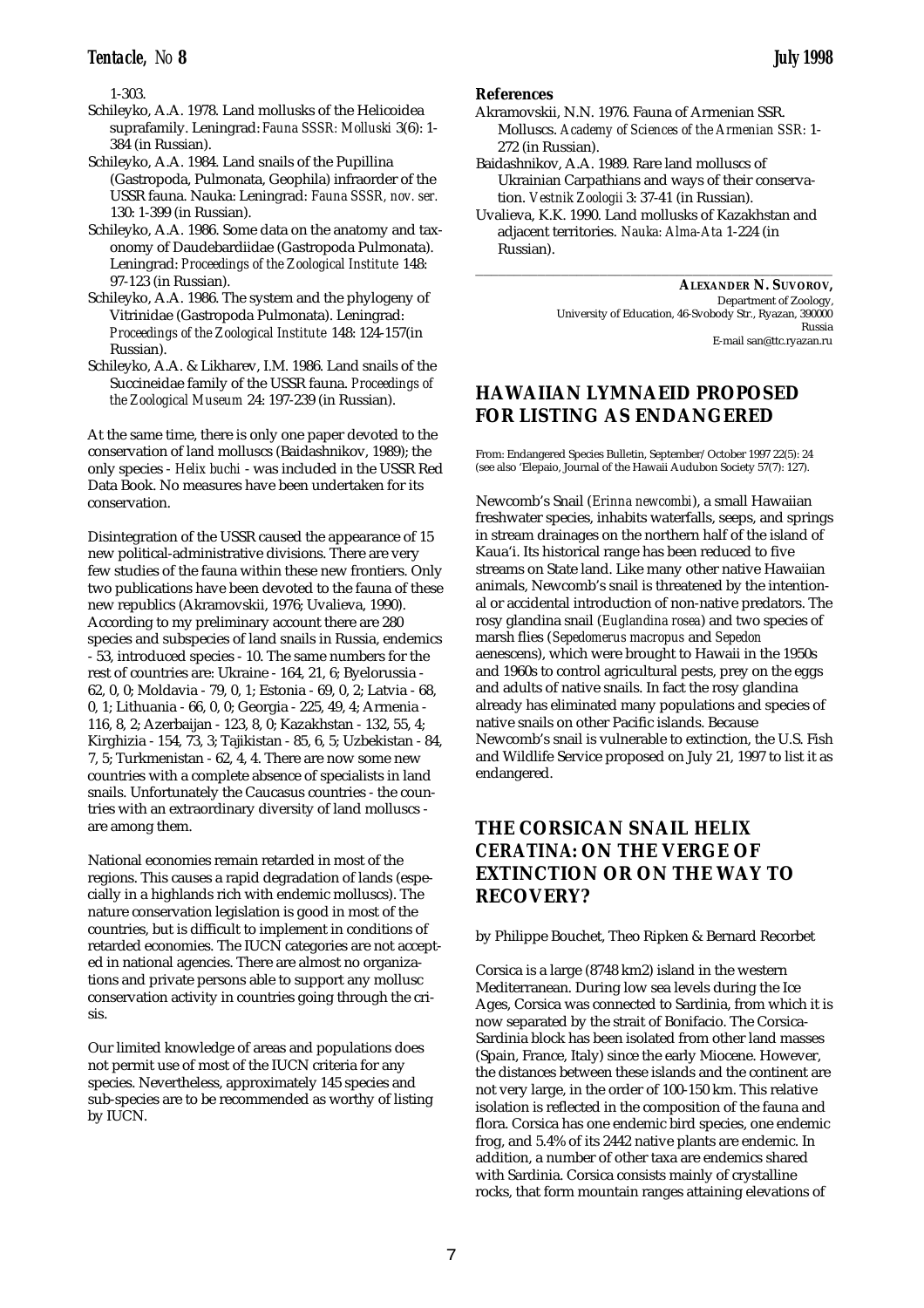well over 2000 m. The taxonomy the land snails of Corsica has suffered from the overzealous efforts of late 19th and early 20th century malacologists, who oversplit specific taxa; this does not now facilitate recognition of valid endemic species from the many individual, ecological or geographical variants that have received species names. Many of the ca. 100 species of land snails have not been re-evaluated recently. However, at least 8 valid species appear to be strictly endemic to Corsica. Of these, *Helix ceratina* (Shuttleworth, 1843) is a large (diameter up to 24 mm) species of Helicidae, and the sole representative of the subgenus *Tyrrhenaria* Hesse, 1918. Its last authentic published record dates back to 1902, and there are indications in museum collections that the animal was still alive in 1912. However, it was not found during general surveys of the Corsican mollusc fauna carried out by various European malacologists during the last 20 yr. In view of this evidence, *Helix ceratina* was by some authors feared to be extinct. It first entered the IUCN Red List in 1994 (as Indeterminate) and was classified as Critically Endangered in the 1996 edition.

*Helix ceratina* has been officially protected by French law since 1979 (initially as *Helix tristis*, but the nomenclature was corrected in 1992). However, despite the legal good intentions, invertebrates have a low profile in conservation, in France as in many other developed countries. In addition, the French law operates in a way that allows conservation measures for protected species, rather than demanding that conservation is actively undertaken to preserve or restore habitats of protected species. This explains why nothing happened between 1979 (legal protection) and 1994 (field work funded by the regional Directorate for Environment). Based on detailed habitat information in the literature, living colonies of *Helix cer atina* were located in October 1994 in the suburbs of Ajaccio. Subsequent field work was carried out to map the different metapopulations and search for the snail in ecologically similar habitats elsewhere in Corsica. Our investigations have confirmed that *Helix ceratina* is strictly restricted to a narrow band of low scrub vegetation with *Genista salzmannii* and *Scrophularia ramosissima* growing on maritime sands at Campo dell'Oro, southeast of Ajaccio on the west coast of Corsica. Suburban development since the 1950s, including Ajaccio airport, roads, a beachfront parking lot and buildings, has fragmented the habitat to only 6 ha. The total population of *Helix ceratina* probably stands at a few thousand individuals. However, during the Neolithic the snail had a much wider distribution in Corsica, as evidenced by shells in archaeological deposits dated between 7500 and 4400 BP. The reasons why *Helix ceratina* has historically become restricted to the Campo dell'Oro site are not known. It may be the result of climatic changes or it may be a consequence of early human impact on the ecosystems of Corsica. In fact, all five native mammals of Corsica had become extinct by Roman times as a result of hunting, extension of agriculture, and introduction of non-native species. (One lagomorph, though, survived into the 18th century on an offshore islet.)

After consultation by the regional Directorate for Environment (DIREN) with local interest-groups, ranging from the Chamber of Commerce to Civil Aviation authorities, the Prefecture of Corse-du-Sud installed in September 1997 a 'Biotope Protection Order' for the

remaining habitat of *Helix ceratina*. This is the first time such a decision has been taken in France specifically for a mollusc. The order forbids future development, construction, removal or deposit of spoil earth, and trespassing by vehicles. This now makes feasible the rehabilitation of areas damaged by trampling and being driven over by vehicles and, more ambitiously, a re-alignment of the access road to the airport to bypass *Helix ceratina* habitat. Concurrently, the feasibility of *ex situ* breeding of *Helix ceratina* has been tested by Gerhard Falkner and the second generation bred in captivity was born at the Paris Museum Vivarium in October 1997. Considering the uncertainty over the long term future of the snail habitat in suburban Ajaccio, we are also contemplating the possibility of establishing new populations at suitable, undeveloped sites along the coastline of Corsica.

### **References**

- Bouchet, P. 1990. La malacofaune française: endémisme, patrimoine naturel et protection. *Revue d'Ecologie (La Terre et la Vie)* 45: 259-288.
- Bouchet, P., Ripken, T. & Recorbet, B. 1997. Redécouverte de l'Escargot de Corse *Helix ceratina* au bord de l'extinction. *Revue d'Ecologie (La Terre et la Vie)* 52: 97-111.
- Bouchet, P., Ripken, T. & Recorbet, B. 1998. Conservation of a narrow-range Mediterranean island endemic, *Helix ceratina* from Corsica. *Journal of Conchology* , *Special Publication* (in press).
- Vigne, J.D., 1992. Zooarchaeology and the biogeographical history of the mammals of Corsica and Sardinia since the last ice age. *Mammal Review* 22(2): 87-96.

\_\_\_\_\_\_\_\_\_\_\_\_\_\_\_\_\_\_\_\_\_\_\_\_\_\_\_\_\_\_\_\_\_\_\_\_\_\_\_\_\_\_\_\_\_\_

### **PHILIPPE BOUCHET & THEO RIPKEN,**

Muséum National d'Histoire Naturelle, 55 Rue Buffon, 75005 Paris, France. Fax 33 1 40 79 30 89, e-mail bouchet@cimrs1.mnhn.fr **BERNARD RECORBET,**

Direction Régionale de l'Environnement, B.P. 334, 20180 Ajaccio, France

# **KANAB AMBERSNAIL, AN ENDANGERED SUCCINEID SNAIL IN SOUTHWESTERN USA**

**BY VICKY J. MERETSKY & LAWRENCE E. STEVENS**

The Kanab ambersnail (*Oxyloma haydeni kanabensis*) was described by Pilsbry in 1948; the type locality is Kanab, Utah, in the southwestern United States. Pilsbry described two populations in the Kanab area; a third population was discovered in 1991 at Vasey's Paradise in the Grand Canyon in Arizona, by Earle Spamer. The species was listed as endangered in 1992 on the basis of the scarcity of populations, one of the Utah populations having disappeared when water diversion dried up the original habitat.

Four population of *Oxyloma* are currently known in northern Arizona and southern Utah - the two *O. h. kan abensis* populations, and two other Grand Canyon populations originally identified as *O. h. haydeni*. Recent genetic investigations by Paul Keim and his students Mark Miller and Joseph Busch at Northern Arizona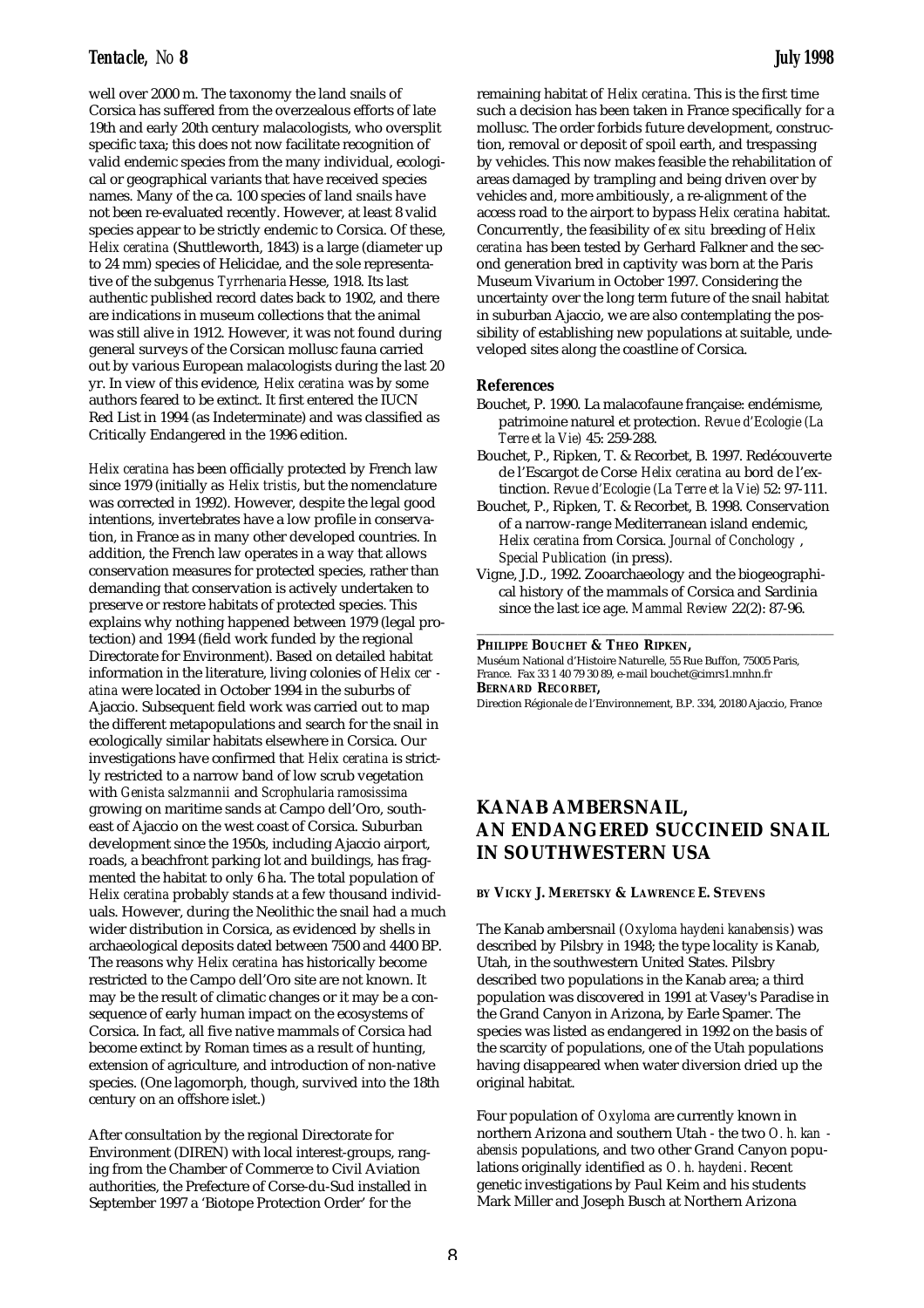University suggest that all four may be genetically unique populations, which raises the question of which ones should be considered to be protected under the Endangered Species Act. The genetic work is in progress and will shortly be available in peer-reviewed form, at which time legal issues can be taken up. In the meantime, the remaining Kanab population and the Vasey's Paradise population are specifically named in the endangered species listing, and we concentrate here on those.

The Glen Canyon Environmental Studies office of the Bureau of Reclamation (now the Grand Canyon Monitoring and Research Center) began regular study of the Grand Canyon population in 1994, and most of our information is derived from those observations. The remaining Kanab population is on private land, and access is limited.

The species is terrestrial, but tolerates immersion well. Breeding individuals range in size from 9 to 23 mm in length. Breeding occurs during summer, usually after June; the species is hermaphroditic, and potentially selffertilizing. The breeding season is somewhat flexible length and duration depend at least in part on climate. Adults generally die in the autumn after breeding. All young of the year become dormant in October or November, affixing themselves to leaves, rocks, stems, or litter, or simply closing the shell with an epiphragm without attaching to any particular substrate. They emerge from dormancy in March or April. Estimates suggest the Vasey's Paradise population varies from 10,000 to nearly 100,000 snails during the course of the year, with a peak in late summer.

The two populations occur in somewhat different settings. The Kanab population occurs at approximately 1500 m elevation in wetland vegetation surrounding a spring-fed pond that issues from a sandstone aquifer. The vegetation includes stands of *Typha* and *Juncus*, with *Nasturtium* sp. and other marsh plants. In contrast, the Grand Canyon population occurs at 925 m elevation and occupies a cascade of vegetation associated with a dolomitic spring (Vasey's Paradise) that issues forth from the canyon wall and spills down the face some 100 m to the Colorado River. The vegetation is characteristic of rocky riparian situations, and the snails are found principally on *Mimulus cardinalis, Nasturtium officinale* (a nonnative species), and *Carex aquatilis*. These plants are relatively fragile, and this, combined with the precarious nature of the terrain and the presence of poison ivy, renders large portions of Vasey's Paradise habitat inaccessible to researchers. Both populations inhabit quite small areas - habitat does not exceed 0.25 ha at either site.

Conservation efforts for the Vasey's Paradise population include monitoring in the field, laboratory attempts at propagation, laboratory diet choice studies, and efforts to establish additional populations in the wild and perhaps also in Phoenix zoo.

Field monitoring was conducted by the Kanab Ambersnail Working Group in the past, and will be conducted this year by the senior author, under contract to the Grand Canyon Monitoring and Research Center of the Bureau of Reclamation. Four visits will be made during the active season to permit population estimation, to

track breeding during the year, to assess habitat availability, and to monitor populations of *Peromyscus manicu latus* and *P. crinitus* that prey on the snails.

Clay Nelson, a graduate student at Northern Arizona University, was successful in bringing snails into the laboratory and constructing habitat with Grand Canyon plants that permitted successful breeding and overwintering of young-of-year snails. He is in the process of planning diet studies. At the end of his work, he will transfer his snails to a facility at the Glen Canyon Dam where they and future generations will serve as part of an educational display. This is particularly fitting since dam operations are a concern in snail management because of the interaction of dam flows with the spring vegetation supporting the wild population.

Dennis Kubly and Jeff Sorensen of the Arizona Game and Fish Department have been surveying springs in and around Grand Canyon in search of additional wild populations, and possible sites for establishment of new, translocated populations. Their efforts resulted in the discovery of one of the unlisted *Oxyloma* populations described above. They have finished suitability surveys and are preparing a list of recommended sites for translocations.

The National Park Service is aware of the other two *Oxyloma* populations, but no formal designation or protection is available to them. Some baseline data will be collected on both this season, and information will also be collected for the first time from the remaining Utah population.

Arecovery plan was prepared in 1995 that sets downlisting and delisting criteria, as well as actions needed to reach those goals - ecological study, habitat protection and acquisition, and establishment of additional populations. The role of the recovery plan is complicated by the recent genetic discoveries, but the basic conservation plan is still appropriate. No recovery team was named, but a working group has been in place since 1994.

The Kanab Ambersnail Working Group (KAWG) is composed of the authors, many of the researchers named above, as well as members of the U.S. Fish and Wildlife Service, the Bureau of Reclamation, and the National Park Service. The Group meets quarterly to discuss research and conservation, and responds to information needs from land management agencies. KAWG also addresses issues facing the other two *Oxyloma* taxa in the Grand Canyon. Data are currently available only in reports, but peer-review publications are being drafted. We welcome comments and questions from other mollusc conservation groups.

\_\_\_\_\_\_\_\_\_\_\_\_\_\_\_\_\_\_\_\_\_\_\_\_\_\_\_\_\_\_\_\_\_\_\_\_\_\_\_\_\_\_\_\_\_\_

PO Box 22459, Flagstaff, Arizona 85002-2459, USA

**VICKY J. MERETSKY,** School of Public and Environmental Affairs, Indiana University, Bloomington, Indiana 47405, USA E-mail meretsky@exchange.ucs.indiana.edu **LAWRENCE E. STEVENS,** Grand Canyon Monitoring and Research Center, Bureau of Reclamation,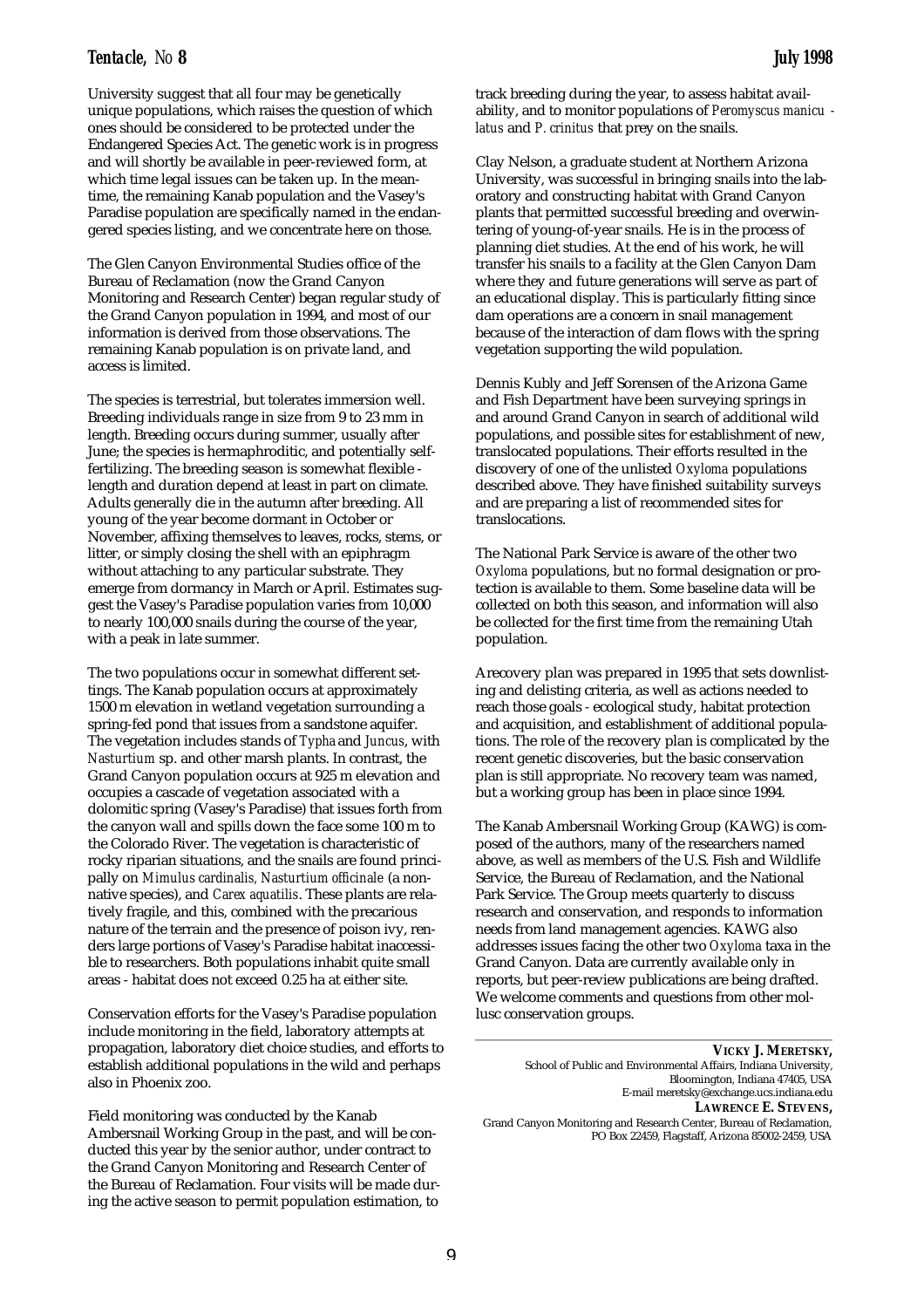# **MOLLUSCAN BIODIVERSITY WORK IN AFRICA**

communicated by Mary Seddon

The UK-funded project on molluscan biodiversity work in East Africa has now enhanced the bases for national molluscan collections and reprints in both Kenya (National Museums of Kenya, Nairobi) and Tanzania (National Museums of Tanzania, Dar-es-Salaam). The staff there would welcome being placed on your reprint distribution lists as literature is difficult to obtain in Africa (see addresses below).

Field surveys have been carried out in forests with local staff over the last two years. In Kenya work is in progress in Kakamega and Mt. Elgon in western Kenya (1996), Mt. Kenya (1997), mountains in northern Kenya (June 1997), and Charles Lange is expecting to visit the forest of Araboke-Sokoke in April 1998. In Tanzania, surveys have been undertaken in the central region (Ulugurus, Udzungwa and Mahenge Mountains) and the Pare Mountains, with further surveys planned to the Crater Highlands in June 1998. The methodology used is similar to that in Tattersfield (1996). Provisional results will be discussed in a paper presented at the Unitas Malacologica meeting in Washington.

There is a provisional checklist of East African nonmarine molluscs on computer database, which up-dates the Verdcourt (1983) list published in Achatina and this is being reviewed at present.

### **References**

Verdcourt, B. 1983. Alist of the non-marine Mollusca of East Africa (Kenya, Tanzania, Uganda excluding Lake Malawi). *Achatina* 11: 200-239.

Names and addresses of project personnel (\*) and other contacts are as follows:

## **National Museums of Kenya**

Box 40658, Nairobi, Kenya Dr Koen Maes (Head of Invertebrate Zoology) Mr Mussombi Kibberenge (Malacology Section) \*Mr Charles Lange B.Sc. (Museum Assistant)

\*Mr Charles Warui B.Sc. (M.Sc. Student)

**Natiuonal Museums of Tanzania** Box 512, Dar-es-Salaam, Tanzania \*Dr. Norbert Kayumbo (Director, DSM) \*Miss Christina Meena M.Sc.

E-mail currently non-operational

UK PROJECT STAFF Dr Mary Seddon National Museums & Galleries of Wales Mary.Seddon@nmgw.ac.uk Dr Peter Tattersfield Penny Anderson Associates, Consultant Ecologists Peter@petertat.demon.co.uk

Some more specific news of individual projects are now given.

# **Visit to UK**

On 12 July 1997 Charles Lange (Kenya) and Christine Meena (Tanzania) arrived in London for a three month visit to the National Museum of Wales. Much of their time was spent working with the East African collections in Cardiff. The Melvill-Tomlin collection has material first described in papers on East Africa by authors such as Preston, Connolly, Smith and Melvill.

Charles bought material from Kakamega Forest, Mt. Elgon and Mt. Kenya; he spent a lot of time trying to sort out identification problems. Christine spent her time learning how to identify different taxonomic groups and then trying to sort out the identification of her morphospecies from Pugu Hills and Udzungwa National Park.

In addition they were using the library to build up a reprint collection to take back to their institutions in Kenya and Tanzania, as one of the biggest barriers to working on invertebrates in these countries is the poor literature base. Without a library it is difficult to identify species.

Christine and Charles also got to see other parts of the UK, with site visits to the Newbury bypass to look at enviromental impact and site mitigation for molluscs. There, threats to *Vertigo moulinsiana*, a land snail species on the European Union Habitats Directive, has resulted in large areas of snail habitat creation. They also visited the Wye Valley beech woodlands and the Yorkshire Dales limestone pavement woodlands as a contrast to the tropical forests where they normally work.

Time passed very rapidly, and on 11 October Christine and Charles returned to their countries, laden down with reprints and notes!

## **Fieldwork in Kenya**

In June 1997 a second field survey was undertaken in Northern Kenya. Three members of the project team (Peter Tattersfield, Mary Seddon and Charles Lange) travelled north to the Ndoto Mountains, Mt. Kulal, Mt. Nyiro and Marsabit. The trip was not without problems, as the area was under army control following tribal disputes after a series of cattle thefts. Despite these problems, with the assistance of officers of the Kenyan Wildlife Service, local chiefs and the District Commisioner, we managed to get access to these remote mountain areas.

The forest is mainly at high altitudes on the summit areas of these isolated mountains within the midst of the semi-arid grassland and desert areas. This usually involved trekking for several days away from the vehicle.

Mt. Nyiro was the first area we looked at. Here beautiful *Podocarpus* forest occurs extensively on the Plateau. Villagers from Tumm assisted with the sampling under the direction of Charles Lange. The villagers were able to find areas of relatively undisturbed forest, as well as the small area of bamboo, which is located near the highest summit on the plateau. Four sites were sampled and the material is currently being worked on.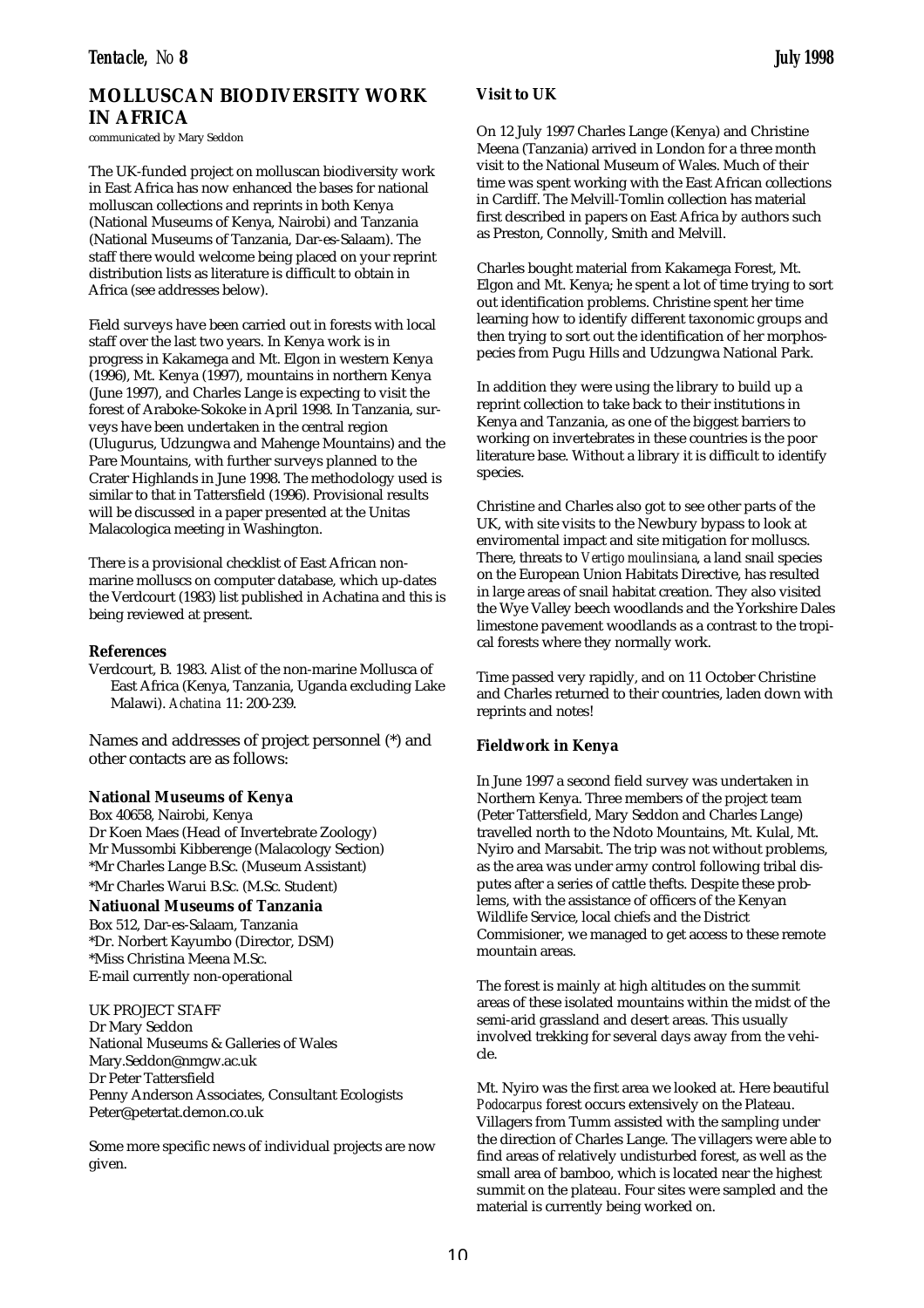We then moved north to Mt. Kulal, which is accessible by track from the mission at Gatab. Mt. Kulal is a UNESCO Man & Biosphere Reserve. The area of forest is quite extensive, covering both the north and south summits. We spent three days sampling with the assistance of local villagers, who were able to take us to the areas of forest that were undisturbed. The forest is notable for the rich epiphytes hanging from the trees and the cloud cover.

Four days later we travelled east to Marsabit National Park - a site famous for elephants and beautiful crater lakes. Because of its status as a national park it was not possible to recruit local help in sampling, therefore the sample size was reduced compared to other sites. The forest here was much drier than at the other sites where we sampled, thus finding live land snails was problematic. However, material of the endemic cyclophorid, *Maizania marsabitensis*, was acquired. The fauna seemed to be more impoverished than at other sites, but we await the final results with interest.

The final leg was to the Ndoto mountains, north of the Mathews Range. Here, access was through the chief at Nkurimit, who assisted with the organisation of guides who knew the mountains. The routes here are not used much for local travel, so are more difficult to find, hence guides are essential. Progress was difficult and sampling took a day longer than we had hoped. However, by day 3 we found good forest with species that we had not seen elsewhere, so the trek was worthwhile.

Currently all samples are being sorted to morphospecies in Cardiff. Once the data are complete and tabulated, a preliminary report will be sent to the Office of the President in Nairobi.

# **Mt. Kenya project**

Charles Warui, an M.Sc student at the University of Nairobi, part supported by the project, carried out a survey on Mt. Kenya using four altitudinal transects through forests with different aspects around the mountain in early 1997. These gave information about the impact of aspect and altitude on the molluscan biodiversity of the mountain. He has finished data analysis and is now on target to submit an M.Sc. thesis by June 1998.

# **Kakamega project, Kenya**

Charles Lange spent three months in the UK reassessing the identification of the material from Kakamega, and is drafting a paper on the differences between the molluscan faunas of indigenous forests and managed plantations in Kakamega Forests. He presented a paper at a meeting in London, and the abstract is given below.

# **WWF project in Udzungwa, Tanzania**

Christine Meena was invited to join Peter Stephenson (WWF Tanzania) to look at the molluscan biodiversity of the Udzungwa National Park, an area we had previously been unable to look at. Christine spent three days in the park, getting material from three sites at different elevations. This material has been identified to morphospecies

level and a preliminary report was submitted to WWF in November 1997.

# **Coastal zone forests, Tanzania**

Dr Kayumbo and Christine Meena also instigated some survey work in the local forests near Pugu in April 1997, following up work that Peter Tattersfield carried out in 1995. It is clear that more of this work is needed as the coastal forest region has a different fauna from that of the mountain forests inland.

# **Comparison of Molluscan Biodiversity in Plantations and Indigenous Forests of Tropical Ecosystems in Africa.**

Modified abstract of the paper read at the Young Malacologists Forum, Malacological Society of London, Natural History Museum, 25 September 1997.

# by C. Lange

The biodiversity of Mollusca in forest ecosystems in Africa has been the subject of recent studies in Kenya (Tattersfield, 1996), Tanzania (Emberton et al., 1997), Madagascar (Emberton 1996) and Gabon (de Winter, 1995), but there is as yet, no treatment comparing the levels of diversity of plantations. Such data are important as they allow the impact of forest management or reafforestation on the native fauna to be assessed.

This study presents data on a case study from Kakamega tropical rain forest, Kenya. The survey was carried out in September 1996, in the forest areas previously surveyed by Tattersfield (1996). Nine sites were examined in four different forest types (indigenous, Pinus plantation, Bischofia plantation and Maesopsis plantation). At each site four replicate samples were taken, following a similar methodology to Tattersfield (1996).

Lower values of species richness, species abundance and diversity indices were recorded in all forest plantations compared with the indigenous forest. The indigenous forest contained 8 species that were not found in the plantations. It is then clear that if we are to maintain the broadest molluscan biodiversity, we need to retain the original forests rather than clear fell areas and replant with plantation trees. Continued monitoring of these ecosystems' biodiversity is vital to understand their rates of faunal decline.

- De Winter, A.J. 1995. Gastropod diversity in a rain forest in Gabon, Western Africa. In: Van Bruggen, A.C., Wells, S.M. & Kemperman, T.C.M., eds. *Biodiversity and Conservation of the Mollusca.* Backhuys publishers: Oegstgeest-Leiden, Netherlands. p. 223-228.
- Emberton, K.C. 1996. Conservation priorities for forest floor invertebrates of the Southeastern half of Madagascar: evidence from two land-snail clades. *Biodiversity and Conservation* 5: 729-741.
- Emberton, K.C., Pearce, T.A., Kasigwa, P., Tattersfield, P. & Habib, Z. 1997. High diversity and regional endemism in land-snails of Eastern Tanzania. *Biodiversity and Conservation* 6: 1123-1136.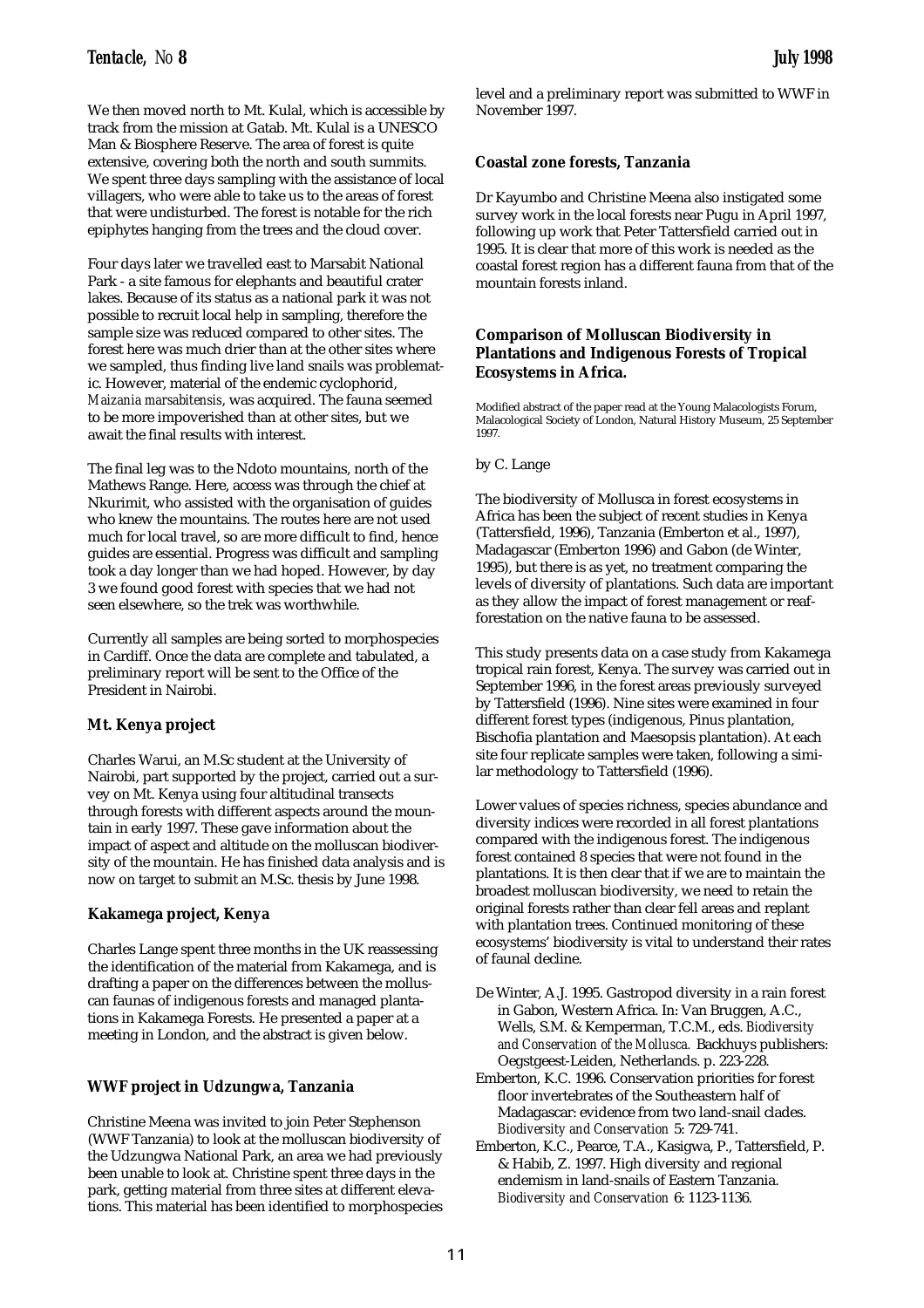Tattersfield, P. 1996. Local patterns of land snail diversity in a Kenyan rain forest. *Malacologia* 38: 161-180

# **Molluscan research in the Eastern Arc forests**

by Peter Tattersfield, Mary B. Seddon, Christine Meena, N. Kayumbo & P.F. Kasigwa

Modified abstract of a poster presentation at the Eastern Arc Conference, Morogoro, Tanzania, December 1997.

The Mollusca is the second most diverse animal Phylum, with over 115,000 species. The total number of land snails is estimated to be over 30,000, with over 1100 species in East Africa, but with every survey this number increases, as undescribed species are found. Most land molluscs are detritivores and contribute to forest decomposition processes, although the East African fauna is unusual because of the large numbers of carnivorous species. At a practical level, molluscs are easy to sample and are useful indicators of the health of forest ecosystems. They have also contributed much to our knowledge about evolution.

The poster presented the methodology and preliminary results from an ongoing project on East African molluscan biodiversity. Since 1995, molluscan surveys have been carried out in 18 eastern arc and 7 Tanzanian coastal forests. Atotal of 136 species were recorded during the surveys of the Ulugurus, east and west Usambaras, and Ngurus. This represents about 13% of the total East African fauna and 33% of the known mainland Tanzanian fauna.

Preliminary results indicate that there are high levels of diversity in the Usambaras and Uluguru forests, but the Ngurus appear to be species-poor. The Usambara forests share some species with those of the coastal belt, but the Uluguru fauna appears to be distinct.

The eastern arc forest molluscan faunas are characterised, like other groups, by very high levels of local endemism and strong altitudinal zonation. Being highly sensitive to changes in forest microclimate they are especially susceptible to forest disturbance or degradation. It is clear that sensitive management is essential in the eastern arc forests if current levels of molluscan biodiversity are to be maintained. Species characteristic of the lower altitude forest types may have already been lost.

Some of the data collected during the project have been used in the assessment of Tanzanian molluscs for the 1996 IUCN Red List of Threatened Animals. In total, 79 Tanzanian molluscs were included in the Red List, of which 37 were land snails restricted to the Usambaras.

\_\_\_\_\_\_\_\_\_\_\_\_\_\_\_\_\_\_\_\_\_\_\_\_\_\_\_\_\_\_\_\_\_\_\_\_\_\_\_\_\_\_\_\_\_\_

**MARY SEDDON,**

Department of Zoology, National Museum of Wales, Cathays Park, Cardiff CF1 3NP, UK Tel 44 1222 573343 Fax 44 1222 239009 E-mail Mary.Seddon@nmgw.ac.uk

# **News from the UK**

**England**

In England, English Nature have continued to support work on the rare freshwater molluscs such as Anisus vorticulis, Segmentina nitida and Myxas glutinosa. Some of this work will be published in the forthcoming special volume of the 1996 Molluscan Conservation conference (see the announcement in this issue of Tentacle). In addition, further work on Margaritifera margaritifera provided some of the evidence used to upgrade this species to full protection under the UK Wildlife and Countryside Act during the quincennial review. It is now an offence to disturb, damage or kill this species in the UK.

\_\_\_\_\_\_\_\_\_\_\_\_\_\_\_\_\_\_\_\_\_\_\_\_\_\_\_\_\_\_\_\_\_\_\_\_\_\_\_\_\_\_\_\_\_\_\_\_\_\_\_

### **MARY SEDDON,**

Department of Zoology, National Museum of Wales, Cathays Park, Cardiff CF1 3NP, UK Tel 44 1222 573343 Fax 44 1222 239009 E-mail Mary.Seddon@nmgw.ac.uk

### **Wales**

In Wales, the National Museum (NMGW) has been awarded a research grant from the Countryside Council for Wales to study the life history of two European Union Habitats & Species Directive snails (Vertigo geyeri and V. angustior), which have major Welsh strongholds on the Gower and on Anglesey. The £30,000 over three years will support a doctoral studentship for three years and has been awarded to Eva Sharland. She will attempt to discover all she can about the needs of these creatures - do they like it hot or wet, how often do they breed, what do they like to eat. Professor Robert Cameron is supervising Eva, and it will not be an easy task given the size of these animals; it will involve monthly sampling at both sites and laboratory rearing experiments. The aim of the project is to provide reserve management guidelines for the protected sites where these animals live and is part of the UK Biodiversity Action Plan.

**EVA SHARLAND,**

Department of Zoology, National Museum of Wales, Cathays Park, Cardiff CF1 3NP, UK

\_\_\_\_\_\_\_\_\_\_\_\_\_\_\_\_\_\_\_\_\_\_\_\_\_\_\_\_\_\_\_\_\_\_\_\_\_\_\_\_\_\_\_\_\_\_\_\_\_\_\_

E-mail Eva.Sharland@nmgw.ac.uk

**ROBERT A.D. CAMERON,**

Division of Adult Continuing Education, University of Sheffield, 196-198 West Street, Sheffield S1 4ET, UK E-mail R.Cameron@sheffield.ac.uk

# **NEWS FROM AUSTRALIA**

by Winston F. Ponder

The publication of *The Fauna of Australia*, vol. 5. Mollusca: the southern synthesis (Beesley et al., 1998) is one of the most significant things to happen recently. That book will not only heighten interest in molluscs amongst the broader community, it will (and has) increased interest by the Federal Government agencies responsible for conservation. The book contains a review of molluscan conservation – largely a rehash of Ponder (1997), the text of which is available on http://www.austmus.gov.au/science/division/invert/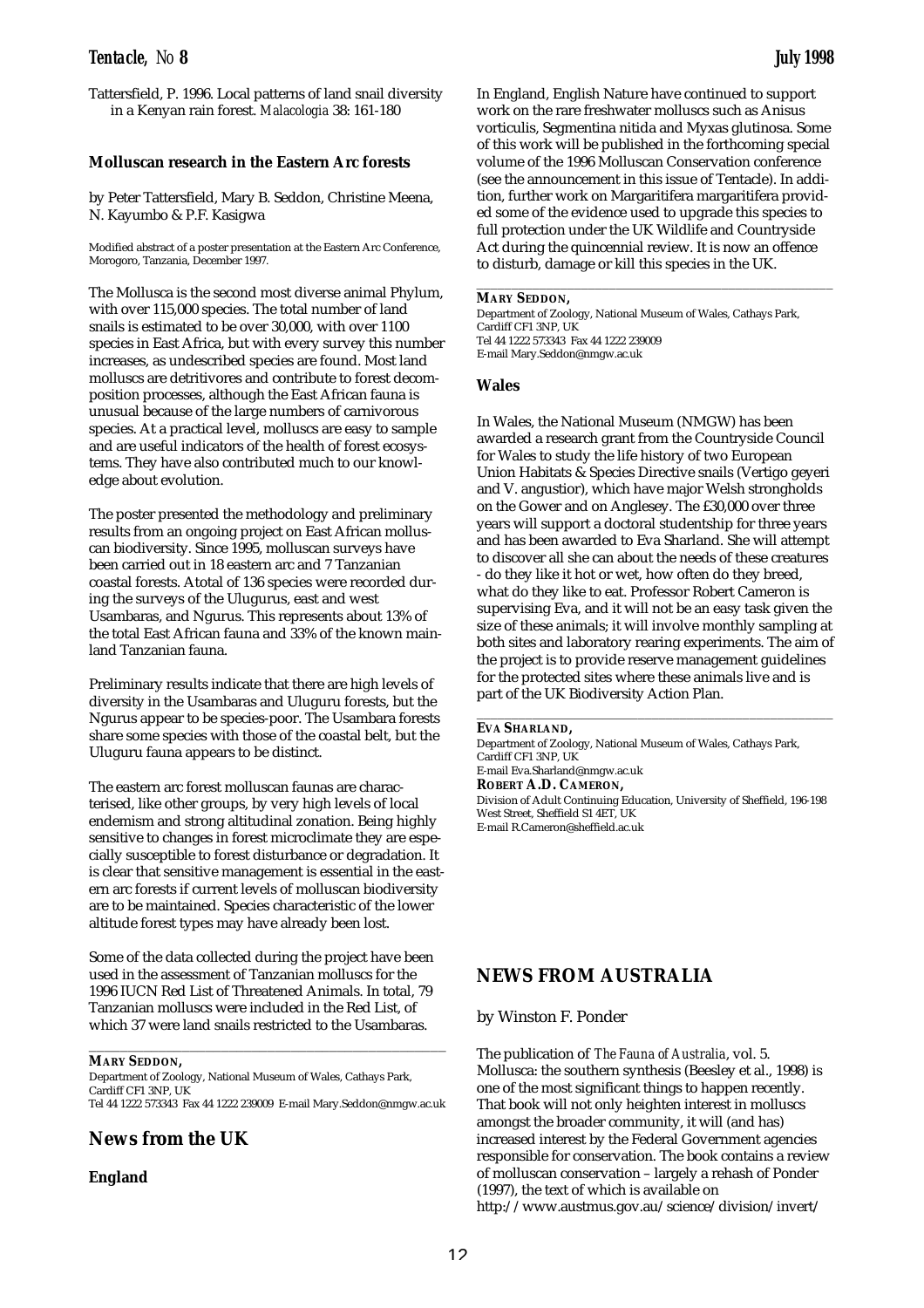# mal/endangered/.

Three species of land snails have now been listed as endangered in New South Wales (*Meridolum corneovirens* from western Sydney, *Thersites mitchellae* from northern NSW coastal rainforest remnants and *Placostylus bivarico sus* from Lord Howe Island (part of NSW). There are illustrations and information on these species on the Australian Museum website at the address given above.

The act under which these NSW species were listed only covers terrestrial organisms. Legislation will shortly be enacted to enable the listing of marine and freshwater species in this state.

Last December I organised a meeting held at the Australian Museum called "The Other 99% - the biodiversity and conservation of invertebrates", This four day meeting was the third to be held at two year intervals in Australia – the previous ones being in Brisbane and Melbourne respectively. They have a national focus but this meeting attracted several overseas people amongst the 200 participants. There were four symposia and almost 100 papers and posters were presented. The symposia addressed topics concerning the description and evaluation of invertebrate diversity, the legislative and policy issues and the communication of information regarding invertebrates. There were two workshops held, one dealing with legislative issues, the other with communicating the invertebrate agenda. While papers and posters specifically dealing with molluscs were few, many of the papers were relevant to the issues concerning molluscan conservation. The proceedings of the meeting, including the workshop results, will be published –occupying quite a bit of my time over the next 12 months!

Environment Australia (EA) has recently published a long-awaited overview of non-marine invertebrate conservation by Alan Yen and Rhonda Butcher (Yen & Butcher, 1997). Aconsultancy will shortly be awarded to produce a similar volume on marine invertebrate conservation.

I am currently doing a consultancy for EAon Australian marine molluscs potentially threatened by the commercial shell trade. This is needed because under our Federal export legislation each state must have a management plan for any commercially collected group of organisms. If anyone has any thoughts on marine species likely to be affected by collecting, commercial or amateur, please let me know.

Some time ago I asked for people to write letters regarding a serious threat to a species of viviparid in South Australia (*Notopala hanleyi*). This species is extinct in its natural habitat but persists in a few irrigation pipelines. The situation is that the species cannot be listed as endangered in the state because that is not possible under their current legislation. This species occurred in the Murray River in NSW and Victoria and a closely related species (*N. sublineata*) or subspecies was once widespread in a major tributary of the Murray River, the Darling River in NSW.As far as I know, *N. hanleyi* only exists in one or two irrigation pipelines in South Australia. *N. sublineata* also appears to be extinct

throughout its range but also exists in a few irrigation pipelines in NSW. I will be applying to have this species listed as endangered later this year when the appropriate legislation (see above) is enacted. Previously it was thought that *N. sublineata* was widespread in inland rivers in Queensland but those records are another closely related species, *N. alisoni.* I am currently revising the taxonomy of the Australian viviparids.

# **References**

- Beesley, P.L., Ross, G.J.B. & Wells, A. (eds.) 1998. *The Fauna of Australia, vol. 5. Mollusca: the southern synthe sis.* CSIRO Publishing: Melbourne. (Ponder, W.F. Conservation. Vol. 5A, p. 105-115).
- Ponder, W.F. 1997. Conservation status, threats and habitat requirements of Australian terrestrial and freshwater Mollusca. *Memoirs of the Museum of Victoria* 56(2): 421-430.
- Yen, A. & Butcher, R. 1997. *An overview of the conservation of non-marine invertebrates in Australia.* Environment Australia, Canberra. 346 p.

**\_\_\_\_\_\_\_\_\_\_\_\_\_\_\_\_\_\_\_\_\_\_\_\_\_\_\_\_\_\_\_\_\_\_\_\_\_\_\_\_\_\_\_\_\_\_\_\_\_\_\_**

### **WINSTON F. PONDER,**

Australian Museum, 6-8 College St., Sydney NSW 2000, Australia Tel 61 2 339 8120 Fax 61 2 360 4350 E-mail winstonp@amsg.austmus.oz.au

# **PACIFIC ISLAND LAND SNAIL PAGE**

# **Victory! Ogasawaran land snails will survive on Anijima**

by Kiyonori Tomiyama & Takahiro Asami

The Tokyo Metropolitan Government (TMG) is likely to abandon its notorious plan to construct an airport on Anijima Island in the Ogasawara archipelago (see *Tentacle*issues 6 & 7). As far as we know, in the last two years TMG has received more than 200 letters of protest from organizations and individuals all over the world, including *Tentacle*readers. We believe these international voices made major contributions to this delightful victory and thank all of you who made their views known to TMG.

The ecosystem unique to the Ogasawara archipelago, which could be called the "Asian Galapagos" because of the many equivalent features noted by Darwin in the Origin (1859, p.383), fortunately remains intact - but only on the single small island Anijima. The biota surviving on this uninhabited island, including the unusually diverse fauna of terrestrial molluscs, has been under threat of being extinguished by construction of a jet-airport with a 1800 m runway, unthinkably too big for the 2000 Ogasawaran residents or even for extravagant tourism (see *Tentacle*issues 6 & 7 for more details of this problem and of the natural history of the island).

For a decade, TMG had insisted on the environmental appropriateness of the Anijima airport, based on subjective assessments made by private consulting companies. However, TMG seems eventually to have faced the necessity of more rigorous scientific evaluation prior to continuing their planned airport construction, perhaps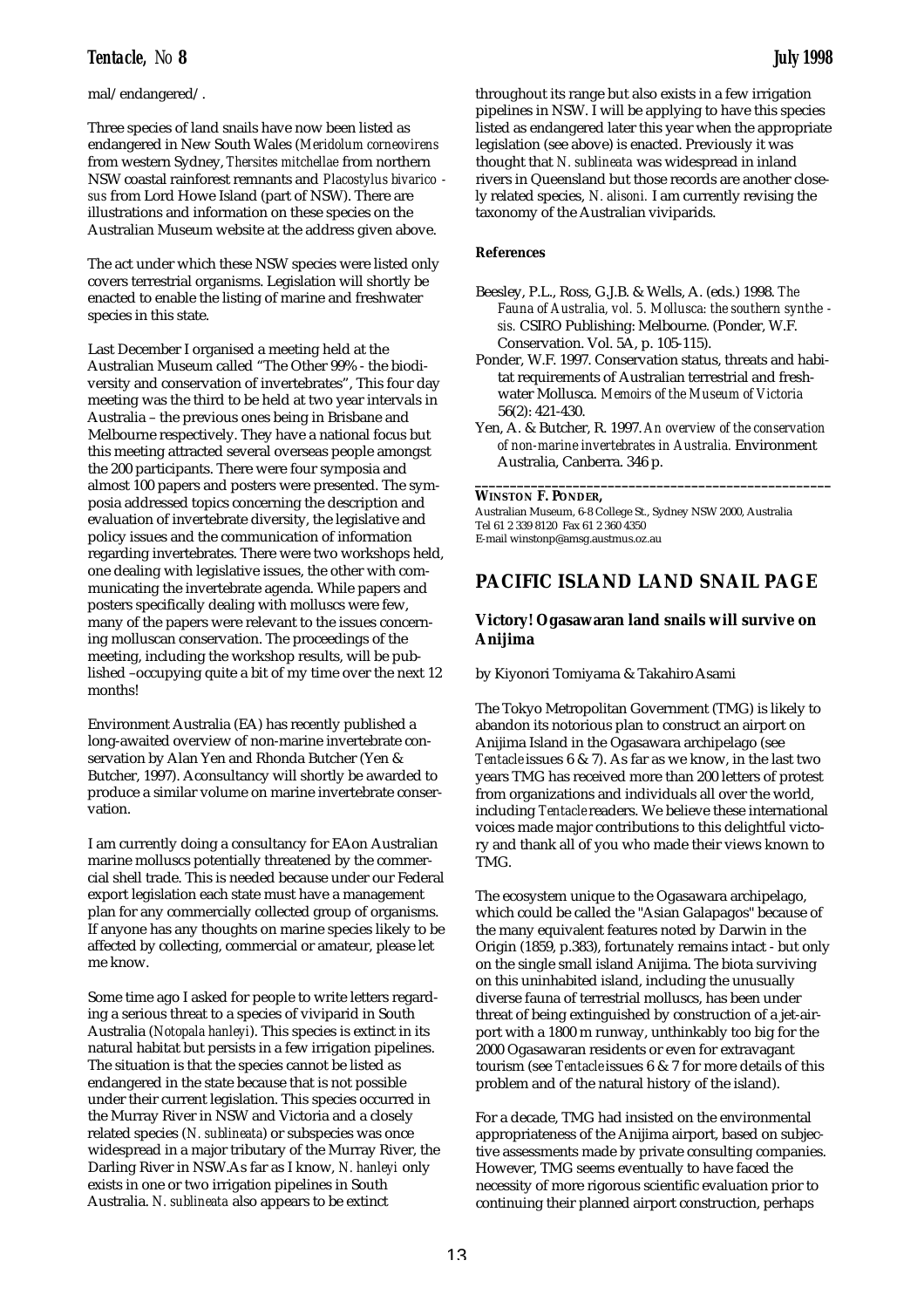because of the many protests from around the world. Last year TMG entrusted professional researchers with the environmental assessment and reevaluation of airport construction in Ogasawara. In November, 1997, the committee of environmental scientists in charge reported the results of their 7 month investigation. Their report clearly demonstrates the pristine nature of the Ogasawaran biota remaining only on Anijima and stresses the importance of special protection of Anijima. Further, the report listed nine possible alternative locations for the airport construction, decisively excluding Anijima. TMG is supposed to develop a new airport plan for Ogasawara in several months, based on this report. Thus, it is unlikely that Anijima will again be chosen to be destroyed.

Wherever an airport is going to be built, it would be threatening for the fragile ecosystems of oceanic islands such as Ogasawara, as small as 10% of the Galapagos in area. Thus, we should not yet be fully satisfied with this news of success, but rather need to keep very much aware of what happens next. However, this success in persuading TMG not to construct the airport on Anijima, and thereby to preserve what is left of the original Ogasawaran environment and land snails was not possible without international protests, and the support of readers of *Tentacle.*

# **KIYONORI TOMIYAMA,**

Department of Environmental Sciences, Kagoshima University, Korimoto, Kagoshima-shi, 890, Japan Tel 81 29 285 8937 Fax 81 29 285 8946 E-mail Tomiyama@sci.kagoshima-u.ac.jp **TAKAHIRO ASAMI,** Division of Biology, Tokyo Metropolitan College, Azuma-cho, Akishimashi, Tokyo 196-8540, Japan Tel 81 425 543 3001, ext. 302 Fax 81 425 543 3002 E-mail e00395@simail.ne.jp

**\_\_\_\_\_\_\_\_\_\_\_\_\_\_\_\_\_\_\_\_\_\_\_\_\_\_\_\_\_\_\_\_\_\_\_\_\_\_\_\_\_\_\_\_\_\_\_\_\_\_\_**

## **New Zealand** *Paryphanta* **deleted from CITES list**

From: *TRAFFIC Bulletin* 17(1): 19.

*Paryphanta* spp. were removed from Appendix II at the tenth meeting of the Conference of the Parties to CITES, held in Harare, Zimbabwe, 9-20 June 1997. The amendement entered into force on 18 September 1997.

# **Partulids declared "protected" in French Polynesia**

### by Jean-Yves Meyer

In December 1997, all species of the family Partulidae in French Polynesia (about 66 *Partula* spp. and 14 *Samoana* spp.), locally called "areho", were legally declared "protected species" by the French Polynesian Assembly. This implies a total and permanent prohibition of their destruction, capture, transportation, utilization, possession, as well as the degradation of their native habitats (arrêté N°1332 CM).

However, some exceptions for scientific purposes might be allowed by the French Polynesian government for inand ex-situ conservation. The family Partulidae, with its 100 % endemicity, forms one of the most original groups

of the terrestrial biota of French Polynesia. Moreover, about 57 *Partula* species are already extinct and many other species are close to disappearing, mainly because of predation by the carnivorous snail *Euglandina rosea*. Many species have been saved from extinction in the wild thanks to *ex-situ* conservation experiments in European and American zoos and universities. Atrial of reintroduction of *Partula* species extinct in the wild has been recently conducted with some success on the island of Moorea (see previous issues of *Tentacle*).

Furthermore, *Euglandina rosea* is also legally recognized to be a threat to biodiversity, especially the endemic Partulids. This predator is now considered to be a noxious species: introduction of live specimens and their transport from one island to another is forbidden, and destruction is authorized (arrêté N°1333 CM).

\_\_\_\_\_\_\_\_\_\_\_\_\_\_\_\_\_\_\_\_\_\_\_\_\_\_\_\_\_\_\_\_\_\_\_\_\_\_\_\_\_\_\_\_\_\_\_\_\_\_\_

Délégation de la Recherche, PO Box 20981, Papeete, Tahiti, French Polynesia Tel 689 46 00 89Fax 689 43 34 00 E-mail recherch@mail.pf

# **Partulid and other land snails of the National Park of American Samoa**

by Robert H. Cowie & Robert P. Cook

In March and May 1998 we conducted surveys in the National Park of American Samoa, on the islands of Tutuila, Ta'u and Ofu. The purpose of the surveys was to document the land snail fauna of this newly established Park.

On Tutuila we made 80 collections of snails from 11 of the ridges that run from the main backbone ridge of the island to the ocean. These transects broadly covered the entire area of the Park on Tutuila. Samples were taken at evenly spaced elevations on each ridge and for a standard length of time at each site, to permit estimates of relative abundances. We collected both from vegetation and in the litter.

On Ta'u and Ofu we made a total of 71 collections from various accessible areas, including the summits of both islands. Our sampling protocol was similar to that used on Tutuila, covering a broad range of elevations and distinguishing arboreal from ground-dwelling snails.

The collected material still remains to be fully analysed, but preliminary observations indicate that a number of native species, especially Helicinidae, are widespread and abundant, especially on Tutuila and the upper slopes of Ta'u. Species of Helicarionidae also seem fairly widespread, although occurring in relatively low numbers. On Tutuila, however, the introduced carnivorous snails *Euglandina rosea* and *Gonaxis kibweziensis* are widely distributed and often common. E. rosea has been recorded previously from Ta'u but we did not see any. Ofu still appears free of both *Achatina fulica* (the introduced giant African snail) and these carnivorous snails. Non-native helicarionid snails and veronicellid slugs were also found, but the most common species of all were introduced Subulinidae.

**JEAN-YVES MEYER,**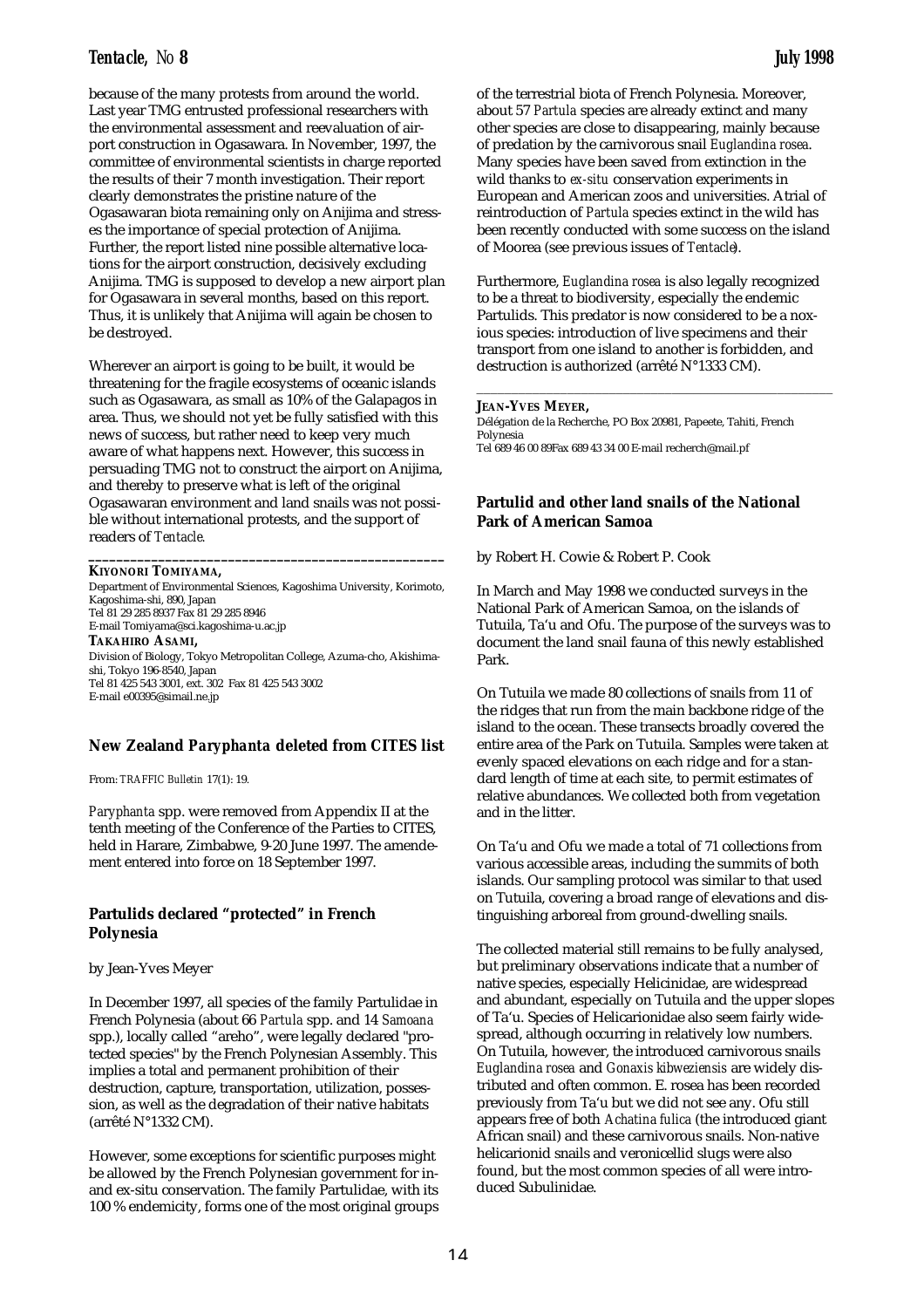We did not collect Partulidae (with one exception), considering them potentially too threatened. However, we did record all individuals seen. We found three species on Tutuila: *Eua zebrina, Samoana conica*, and *Samoana abbreviata*, in decreasing order of abundance. These species were by no means widely distributed in the Park, being found only in certain areas. We could see no obvious reason for this patchiness, with populations being found high on the main ridge top as well as only 10 m inland from the high tide line at one locality. An explanation may yet emerge as the data are mapped and analysed.

No partulids have been recorded previously from Ta'u and we did not see any on that island. However, on Ofu we made perhaps our most significant discoveries: twelve individuals of the Ofu endemic *Samoana thurstoni*, expanding its known distibution; and, most surprising, an apparently thriving population of a species of *Eua*, this genus not having been previously recorded from Ofu. (We collected a small number of these *Eua* sp., feeling justified in doing this because of the apparent robust status of the population and as vouchers supporting this new island record.)

While we were pleased to find more partulids than we had expected, especially *S. abbreviata*, which hitherto was considered possibly extinct, *Samoana thurstoni*, which has apparently always been extremely localised, and the *Eua* sp. on Ofu, there is no cause for complacency. *Euglandina rosea* and *Gonaxis kibweziensis* are widely distributed on Tutuila, and perhaps still have the potential to expand their distributions, with the abundant introduced subulinids as a ready food source; and rat predation of partulids is common. In addition, proposed development in the Tutuila unit of the park and neighbouring areas has the potential to impact the partulids seriously. It is particularly important that *Achatina fulica* and the predatory snails be kept out of Ofu. More survey work will be needed to better document the distribution and abundance of partulids, and provide adequate data for evaluating proposed developments.

### **ROBERT H. COWIE,**

Bishop Museum, 1525 Bernice Street, Honolulu, Hawaii 96817-0916, USA Tel 1 808 848 4118 Fax 1 808 847 8252 E-mail rhcowie@bishop.bishop.hawaii.org **ROBERT P. COOK,** National Park of American Samoa, Pago Pago, American Samoa 96799, USA Tel 1 684 633 7082 Fax 1 684 633 7085 E-mail Robert\_Cook@nps.gov

\_\_\_\_\_\_\_\_\_\_\_\_\_\_\_\_\_\_\_\_\_\_\_\_\_\_\_\_\_\_\_\_\_\_\_\_\_\_\_\_\_\_\_\_\_\_\_\_\_\_\_

## **Hawaiian Achatinella/Partulina tree snail update**

### by Michael G. Hadfield

Field studies of *Achatinella mustelina* in the Wai'anae Mountains and other species in the north Ko'olau Mountains of Oahu continue to provide useful demographic data on the snails as well as important information on the presence and effects of introduced predators. In 1997 the first good data on the population biology of *Achatinella livida* were obtained.

Efforts to improve in situ conservation are under way, including predator abatement and predator exclusion

around threatened populations of *Achatinella mustelina*. In particular, this work involves development of a toxic bait specifically targeted at the introduced predatory snail *Euglandina rosea*.

The basic methods for successful propagation of the tree snails in captivity are now well tested. We have seven *Achatinella* species and a number of *Partulina* species in our captive breeding program. We continue to work to improve survivorship of all snails, especially those less than one year old. Controlled-climate greenhouses have been constructed and once temperatures in them are stabilized and we are confident that the trees in them are thriving, our captive-propagation capacity will be greatly improved and enlarged. There will be more room, and the conditions will more closely emulate favorable field habitats.

Progress on developing methods for conducting molecular-genetic studies of the snails has been significant. A preliminary phylogeny for certain species of *Achatinella* and *Partulina*, with *Perdicella* and *Newcombia* as outgroups, has been generated.

### **MICHAEL G. HADFIELD,**

Kewalo Marine Laboratory, University of Hawaii, 41 Ahui St., Honolulu, HI 96813, USA Tel 1 808 539 7319 Fax 1 808 599 4817 E-mail hadfield@hawaii.edu

\_\_\_\_\_\_\_\_\_\_\_\_\_\_\_\_\_\_\_\_\_\_\_\_\_\_\_\_\_\_\_\_\_\_\_\_\_\_\_\_\_\_\_\_\_\_\_\_\_\_\_

# **Homogenization of the non-marine snail faunas of Pacific islands**

by Robert H. Cowie

From: *World Conservation*, the quarterly bulletin of IUCN-The World Conservation Union April 1997 - January 1998: 18. [to be reprinted, with corrections]

The once luxuriant radiations of often spectacularly colourful endemic snails on Pacific islands are vanishing. They are being replaced by a homogeneous set of mostly tropical tramps. Notable among these are the giant African snail (*Achatina fulica*) and the suite of predatory snails introduced deliberately in ill-conceived attempts to control it.

Others include *Bradybaena similaris* of eastern Asia, the slugs *Laevicaulis alte* (probably African) and *Vaginulus ple beius* (Neotropical), and a number of species in the family Subulinidae, one of which, the Neotropical *Allopeas gracile*, was even as long ago as the turn of the century considered "the most widely distributed land snail in the world". The now almost ubiquitous European garden snail, *Helix aspersa*, is established in slightly cooler localities (above about 1000 m in Hawaii), as is the carnivorous *Oxychilus cellarius* [should read *Oxychilus alliarius*; a mistake in the original publication; although *O. cellarius* may also be present in Hawaii], also western European in origin.

In the freshwater realm, South American "apple snails" (family Ampullariidae; *Pomacea* spp.) have been introduced to Hawaii, Guam, Palau and New Guinea, as well as to many South-east Asian countries. They are serious rice and taro pests, and would pose a significant threat to natural wetlands of these and other islands, were they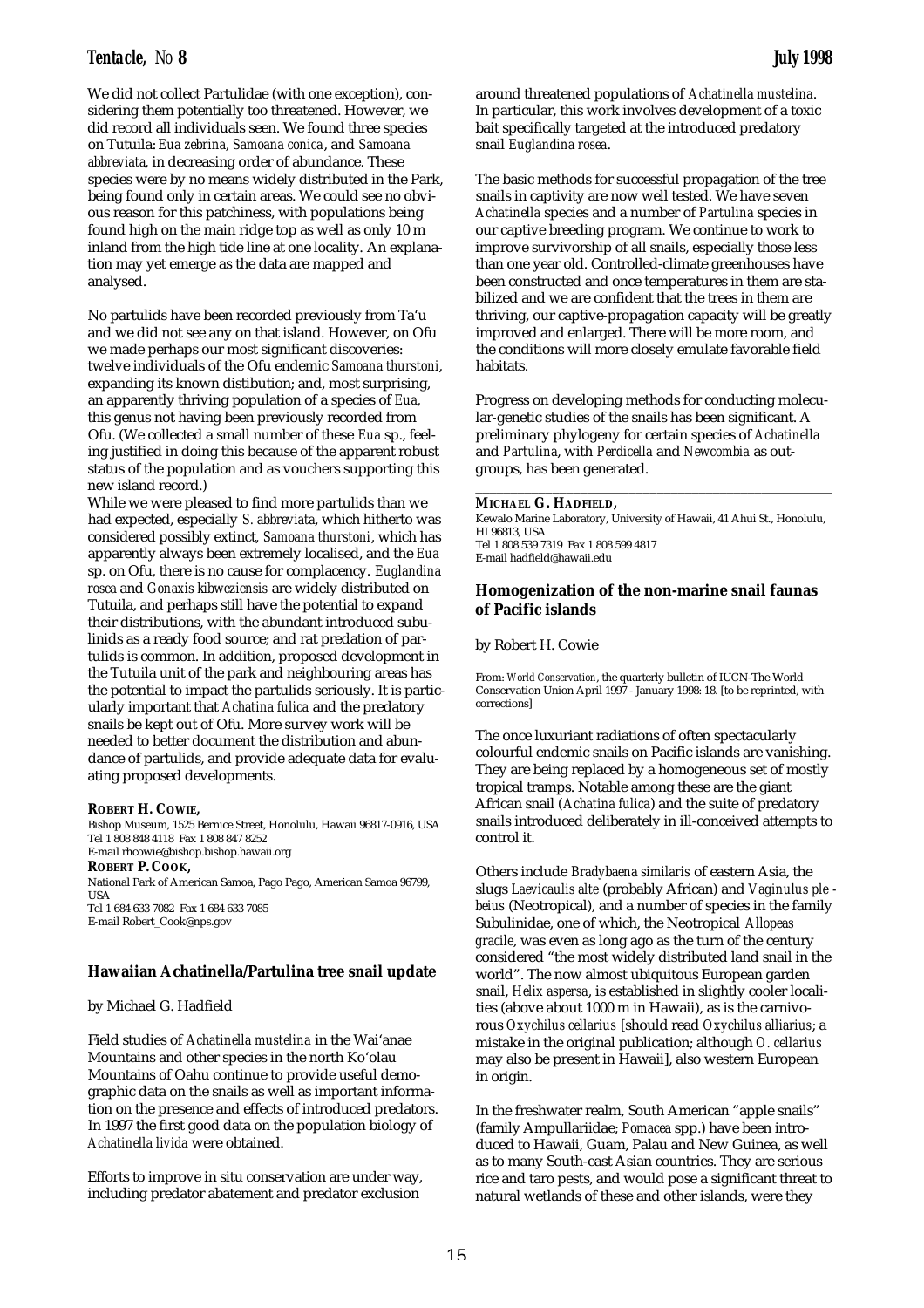# introduced.

Other freshwater species include common aquarium snails and others transported on aquatic plant material (mostly Lymnaeidae, Physidae, Planorbidae). Hawaii now has more introduced than native species of freshwater snails.

With the catastrophic exception of *Euglandina rosea*, most of these non-indigenous species have occupied habitat that was already seriously modified by human activities. They have probably only rarely interacted with native snail species. However, they are mostly relatively recent introductions - the rate of introduction has increased over the latter half of the twentieth century, and continues to do so. As these established aliens, as well as newly introduced species expand into previously unoccupied territory, they will likely come into increasing contact with remnant populations of native species - the outcome is unlikely to be good. [While this may be the case in Hawaii, since the original article was written, I have realized that this may not be the case on islands where the native habitat has been less dramatically modified and where non-indigenous snails are abundant in the native habitat; there may indeed be significant impacts].

Robert H. Cowie,

Bishop Museum, 1525 Bernice Street, Honolulu, Hawaii 96817-0916, USA Tel 1 808 848 4118, Fax 1 808 841 8968 E-mail rhcowie@bishop.bishop.hawaii.org

\_\_\_\_\_\_\_\_\_\_\_\_\_\_\_\_\_\_\_\_\_\_\_\_\_\_\_\_\_\_\_\_\_\_\_\_\_\_\_\_\_\_\_\_\_\_\_\_\_\_\_

# **MARINE MATTERS**

Please note Winston Ponder's request for input in his article above ("News from Australia"). The relevant paragraph is reprinted here:

I am currently doing a consultancy for Environment Australia on Australian marine molluscs potentially threatened by the commercial shell trade. This is needed because under our Federal export legislation each state must have a management plan for any commercially collected group of organisms. If anyone has any thoughts on marine species likely to be affected by collecting, commercial or amateur, please let me know.

# **Ancient cephalopod needs protection**

From: *Oryx* 32(2): 98 (which took it from *Sea Wind*, September-December 1997, 11(4): 20-23)

*Nautilus pompilius* and *N. macromphalus*, members of a relic order of cephalopod molluscs, may be facing extinction in the Philippines because of the high demand for their shells as souvenirs. Research during the late 1970s and early 1980s concluded that overfishing had reduced populations of these species and there has been little evidence of a recovery. *Nautilus* species are long-lived and have low reproductive rates. They are difficult to culture and so captive breeding is unlikely to be successful. These poorly known species are found in restricted habitat along vertical coral reefs of continental shelves in the tropical south-east Pacific [should read "south-west"]. At night they swim to the surface, allowing easy capture in baited traps. Information is being collected towards

# proposing *Nautilus* spp. for listing under CITES. **RECENT PUBLICATIONS RELEVANT TO MOLLUSC CONSERVATION**

The following are the abstracts of papers presented at a symposium on "Gene Conservation: management and evolutionary units in freshwater mussel management", *Journal of Shellfish Research* 16(1): 322-327 [1997].

- Berg, D.J., Hoeh, W.R. & Guttman, S.I. Alternate models of genetic structure in unionid populations: conservation and management implications.
- Black, M.C. Biomarker assessment of environmental contamination with freshwater mussels.
- Bowen, B.W. Management units and evolutionary significant units in conservation.

Hoeh, W.R., Guttman, S.I. & Berg, D.J. Correlation between mating system and distribution of genetic variation in Utterbackia (Bivalvia: Unionidae).

- Johnson, R.L., Fang Qing-Liang & Farris, J.L. Genetic diversity among several species of unionid mussels in Arkansas.
- Kandl, K.L., Liu, H.-P., Mulvey, M., Butler, R. & Hoeh, W.R. Clarification of Pleurobema pyriforme as a species or species-complex and implications for the conservation of rare freshwater mussels.
- Karl, S.A. Geographic scale and molecular stock assessment.
- Liu, H.-P. & Mulvey, R. Molecular phylogenetic relationships among freshwater mussels of the subfamily Anodontinae: conservation implications.
- Lohoefener, R. Species and subspecies: protecting aquatic invertebrates under the Endangered Species Act of 1973, as amended.
- Morrison, P.A. The role of National Wildlife Refuges in conserving biological and genetic diversity of freshwater mussels.
- Mulvey, M. & Liu, H.-P. Genetic relationships among Atlantic slope lanceolate Elliptio: RFLPs of amplified ITS region and allozymes.
- Nammack, M. NMFS [National Marine Fisheries Service] and the evolutionary significant unit concept for Pacific salmon.
- Roe, K.J. & Lydeard, C.L. Species delineation and the identification of evolutionarily significant units in the freshwater mussel genus Potamilus.
- Villella, R., King, T. & Starliper, C. Translocation programs in freshwater mussels: genetic and disease concerns.
- von Oettingen, S. & Mignogno, D. National strategy for the conservation of native freshwater mussels.
- Williams, J.D. Conservation status of freshwater mussels: families Margaritiferidae and Unionidae.

# **Other publications**

- Beesley, P.L., Ross, G.J.B. & Wells, A. (eds.) 1998. *The Fauna of Australia, vol. 5. Mollusca: the southern synthe sis.* CSIRO Publishing: Melbourne.
- Boles, L.C. & Lipcius, R. 1997. Potential for population regulation of the zebra mussel by finfish and the blue crab in North American estuaries. *Journal of Shellfish Research* 16(1): 179-186.
- Cowie, R.H. 1998. Patterns of introduction of non-indige-

16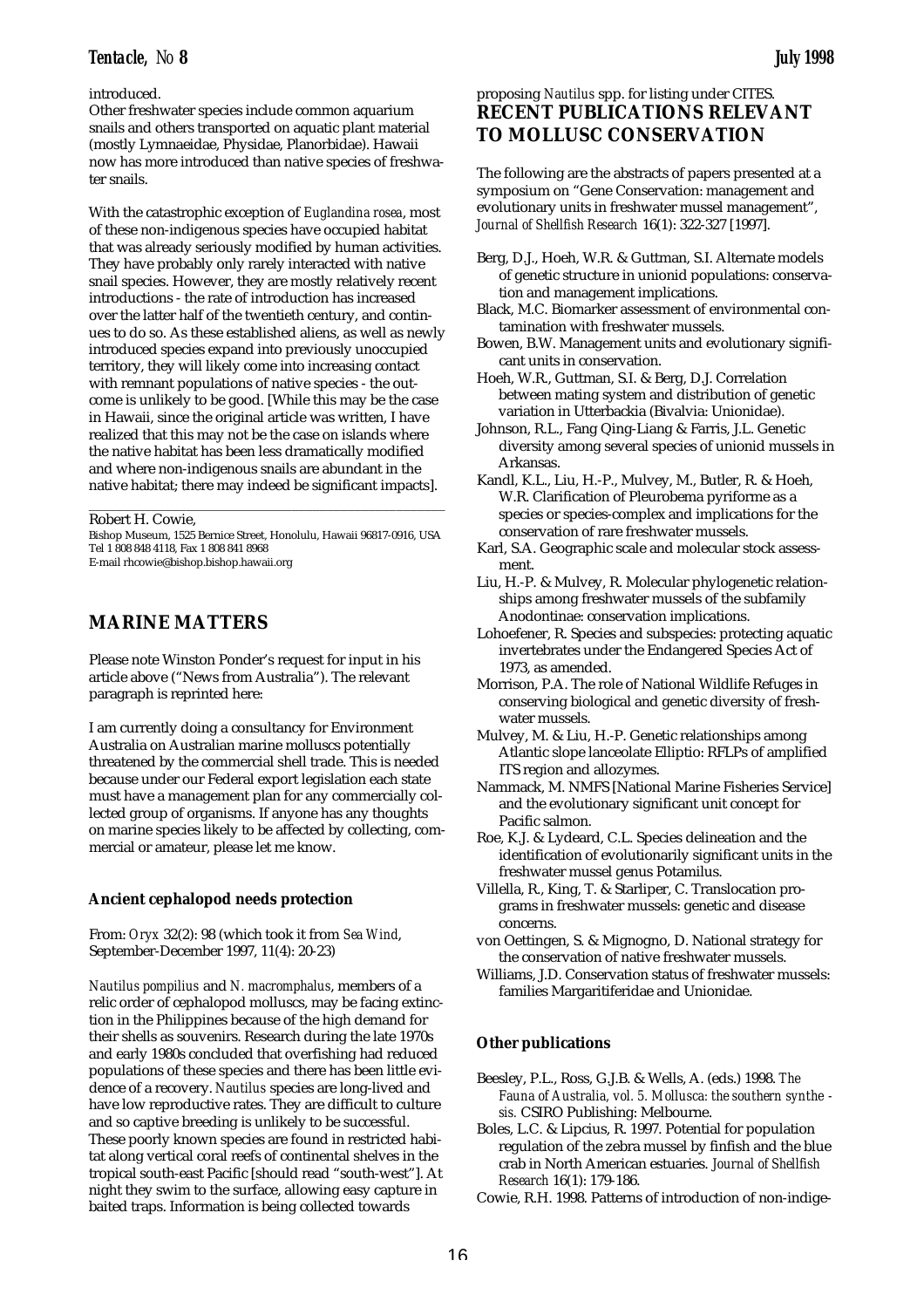nous non-marine snails and slugs in the Hawaiian Islands. *Biodiversity and Conservation* 7(3): 349-368

- Cowie, R.H. 1998. Catalog of the nonmarine snails and slugs of the Samoan Islands. *Bishop Museum Bulletin in Zoology* 3, viii + 122 p.
- Cowie, R.H. & Howarth, F.G. 1998. Biological control: disputing the indisputable. *Trends in Ecology and Evolution* 13(3): 110.
- D'Itri, F.M. (ed.) 1997. *Zebra mussels and aquatic nuisance species.* Ann Arbor Press: Chelsea, Michigan. ix + 638 p.
- Gatenby, C.M., Parker, B.C. & Neves, R.J. 1997. Growth and survival of juvenile rainbow mussels, Villosa iris (Lea, 1829) (Bivalvia: Unionidae), reared on algal diets and sediment. *American Malacological Bulletin* 14(1): 57-66.
- Hosaka, K.-I. & Fukuda, H. 1996. Discovery of a population of an endangered brackish-water snail Stenothyra japonica (Gastropoda: Neotaenioglossa: Stenothyridae) and characteristics of the accompanied molluscan fauna in Onoda City, Yamaguchi Prefecture, western Japan, with a comment on the conservation value. *The Yuriyagai: Journal of the Malacozoological Association of Yamaguchi* 4: 65-96.
- Malakoff, D. 1997. Extinction on the high seas. *Science* 277: 486-488.
- Mulvey, M., Lydeard, C., Pyer, D.L., Hicks, K.M., Brim-Box, J., Williams, J.D. & Butler, R.S. 1997. Conservation genetics of North American freshwater mussels Amblema and Megalonais. *Conservation Biology* 11(4): 868-878.
- Nichols, S.J. & Wilcox, D.A. 1997. Burrowing saves Lake Erie clams. *Nature* 389: 921.
- Obermeyer, B.K., Edds, D.R., Prophet, C.W. & Miller, E.J. 1997. Freshwater mussels (Bivalvia: Unionidae) in the Verdigris, Neosho, and Spring River basins of Kansas and Missouri, with emphasis on species of concern. *American Malacological Bulletin* 14(1): 41-55.
- Patterson, M.A., Parker, B.C. & Neves, R.J. 1997. Effects of quarantine times on glycogen levels of native freshwater mussels (Bivalvia: Unionidae) previously infested with zebra mussels. *American Malacological Bulletin* 14(1): 75-79.
- Ponder, W.F. Conservation. In Beesley, P.L., Ross, G.J.B. & Wells, A. (eds.) 1998. *The Fauna of Australia, Vol. 5. Mollusca: the southern synthesis.* CSIRO Publishing: Melbourne. Vol. 5A, p. 105-115.
- Preece, R.C. 1998. Impact of early Polynesian occupation on the land snail fauna of Henderson Island, Pitcairn group (South Pacific). *Philosophical Transactions of the Royal Society of London* B 353: 347-368.
- Reynolds, J.E. 1997. Report of the Conchological Society Partula colony 1996. *Conchologists'Newsletter* 9(3) [no. 143]: 875-880.
- Schloesser, D.W., Smithee, R.D., Longton, G.D. & Kovalak, W.P. 1997. Zebra mussel induced mortality of unionids in firm substrata of western Lake Erie and a habitat for survival. *American Malacological Bulletin* 14(1): 67-74.
- Yamashita, H., Okamoto, M., Harato, M. & Fukuda, H. 1997. The present status and conservation values of endangered mollusks in tidal flats and estuaries of Japan—1. Tellina (Serratina) capsoides (Bivalvia: Veneroida: Tellinidae). *The Yuriyagai: Journal of the Malacozoological Association of Yamaguchi* 5: 101-115.

\_\_\_\_\_\_\_\_\_\_\_\_\_\_\_\_\_\_\_\_\_\_\_\_\_\_\_\_\_\_\_\_\_\_\_\_\_\_\_\_\_\_\_\_\_\_\_\_\_\_\_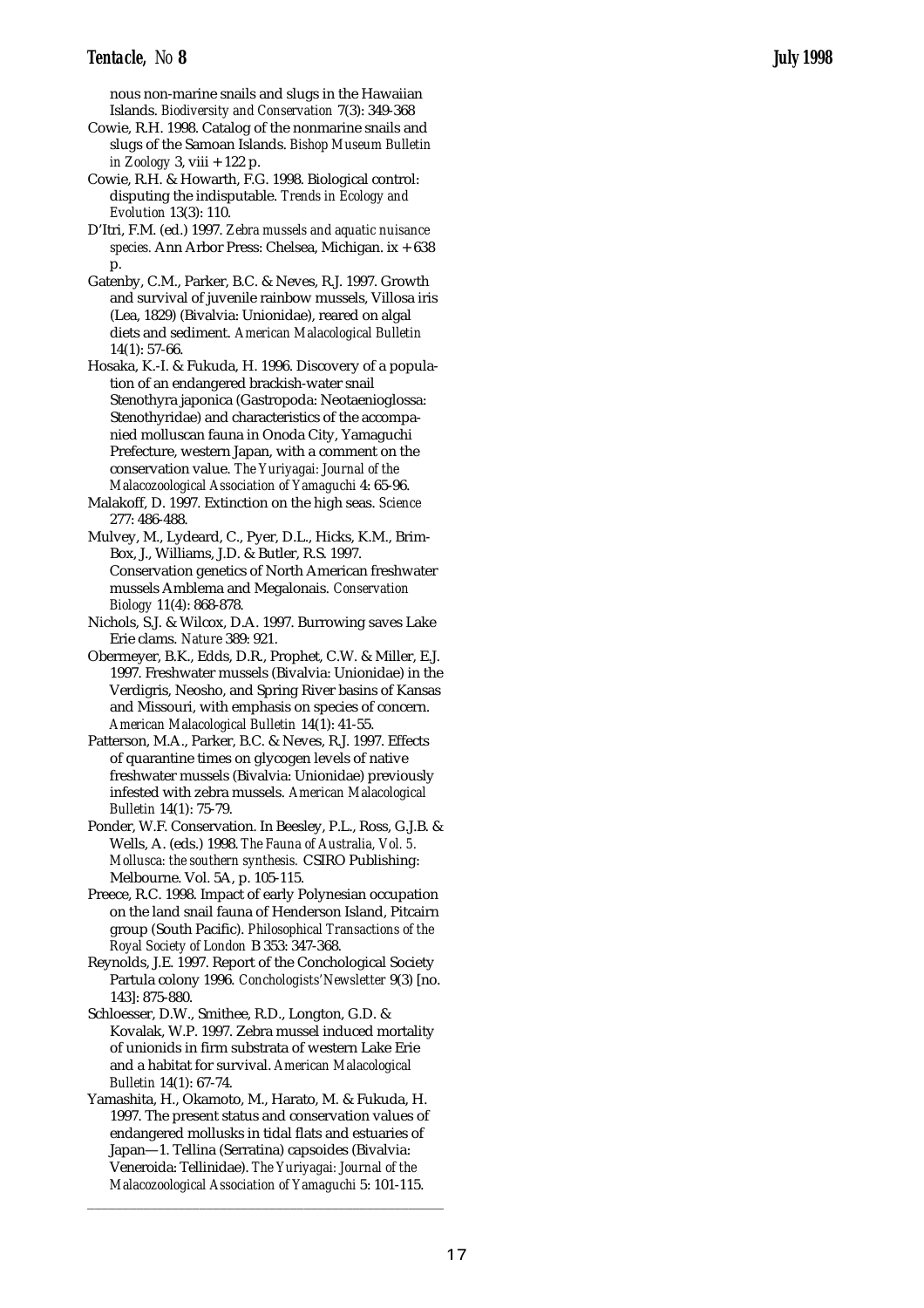# **SSC MOLLUSC SPECIALIST GROUP**

Note that some of these details have changed since the previous issue of Tentacle.

## *Co-chairs*

**WINSTON F. PONDER,** Australian Museum, 6-8 College St., Sydney NSW 2000, Australia. Tel 61 2 339 8120, fax 61 2 360 4350, e-mail winstonp@amsg.austmus.oz.au

## **MARY SEDDON,**

Biodiversity & Systematic Biology (BioSyB), National Museum of Wales, Cardiff CF1 3NP, UK. Tel 44 1222 573343, fax 44 1222 239009, e-mail Mary.Seddon@nmgw.ac.uk

### *Editor (Tentacle)*

## **ROBERT H. COWIE,**

Bishop Museum, 1525 Bernice Street, Honolulu, HI 96817-0916, USA. Tel 1 808 848 4118, fax 1 808 847 8252, e-mail rhcowie@bishop.bishop.hawaii.org

# *New Members*

(Accepted invitation at WCM meeting) Charles (Chuck) Lydeard, University of Alabama (Freshwater Molluscs, USA) David Brown, Natural History Museum, London (Freshwater Molluscs, Africa) David G. Robinson USDA/Academy of Natural Sciences, Philadelphia (Alien Species) José Templado Museo Nacional Ciencias Naturales, Madrid, Spain (Marine Species) Somak Panha, Thailand (Terrestrial species).

# *Members*

# **MA. ROSARIO ALONSO,**

Departamento de Biologia Animal, Astrofisico Francisco Sánchez, s/n, 38206 La Laguna, Tenerife, Canary Islands, Spain. Tel 34 22 603746, fax 34 22 253344.

# **TAKAHIRO ASAMI,**

Division of Biology, Tokyo Metropolitan College, Azumacho, Akishima-shi, Tokyo 196, Japan. Tel 81 425 43 3001 ext. 302, fax 81 425 43 3002, e-mail e00395@simail.ne.jp

## **ARTHUR BOGAN,**

North Carolina State Museum of Natural Sciences, PO Box 29555, Raleigh, North Carolina 27626, USA. Tel 1 919 715 2606, e-mail ncs1313@interpath.com

### **PHILIPPE BOUCHET,**

Laboratoire de Malacologie, Muséum National d'Histoire Naturelle, 55 Rue Buffon, F-75005 Paris, France. Fax 33 1 40 79 30 89, e-mail bouchet@cimrs1.mnhn.fr

### **GERHARD FALKNER,**

Bayerische Staatssammlung für Palaontologie und historische Geologie, Richard-Wagner-Strasse 10/11, D-8000, München 2, Germany.

**JACKIE VAN GOETHEM,**

Institut Royal des Sciences Naturelles de Belgique, Rue Vautier 29, B-1040, Bruxelles, Belgium. Tel 32 2 627 4343, fax 32 2 646 4433.

**OWEN GRIFFITHS,** Bioculture (Mauritius) Ltd., Senneville, Riveire des Anguilles, Mauritius.

### **MICHAEL HADFIELD,**

Kewalo Marine Laboratory, University of Hawaii, 41 Ahui St., Honolulu, HI 96813, USA. Tel 1 808 539 7319, fax 1 808 599 4817, e-mail hadfield@hawaii.edu

# **JOE HELLER,**

.

Dept. of Zoology Hebrew University, Jerusalem, Israel

**DAI HERBERT** Natal Museum, Pietermaritzberg, South Africa.

### **MARIA CRISTINA DREHER MANSUR,**

Museu de Ciencias Naturais, Rua Dr. Salvador França 1427, 90690-000 Porto Alegre RS, Brasil. Tel 1 55 51 331511, fax 1 55 51 336 177

### **RISTIYANTI M. MARWOTO,**

Research and Development Centre for Biology, Museum Zoologicum Bogorense, Jalan Ir. H. Juanda no. 9, Bogor 16122, Indonesia. Tel 62 251 3232177, fax 62 251 322187.

### **BRIAN MORTON,**

Department of Ecology and Biodiversity, University of Hong Kong, Pokfulam Road, Hong Kong. Tel 852 228 598993, fax 852 225176082.

## **BARRY ROTH,**

745 Cole Street, San Francisco, California 95117, USA. Tel 1 415 387 8538, fax 1 415 387 2133, e-mail barryr@ucmp1.berkeley.edu

### **PETER TATTERSFIELD,**

Bettfield Cottage, Castleton Road, Chapel-en-le Frith, Stockport SK12 6PE, UK. Tel/fax 44 1663 750205, e-mail Peter@petertat.demon.co.uk

### **FRED G. THOMPSON,**

Florida Museum of Natural History, University of Florida, Gainesville, Florida 32611-2035, USA. Tel 1 904 392 1721, fax 1 904 392 8783, e-mail fgt@flmnh.ufl.edu

### **SUSAN M. WELLS,**

Marine Programme, WWF International, Avenue du Mont Blanc, 1196 Gland, Switzerland. Tel 41 22 364 9545, fax 41 22 364 0526, e-mail swells@wwfnet.org

Representing the Pacific Island Land Snail Sub-Group

### **PAUL PEARCE-KELLY,**

Invertebrate Conservation Centre, Zoological Society of London, Regent's Park, London NW1 4RY, UK.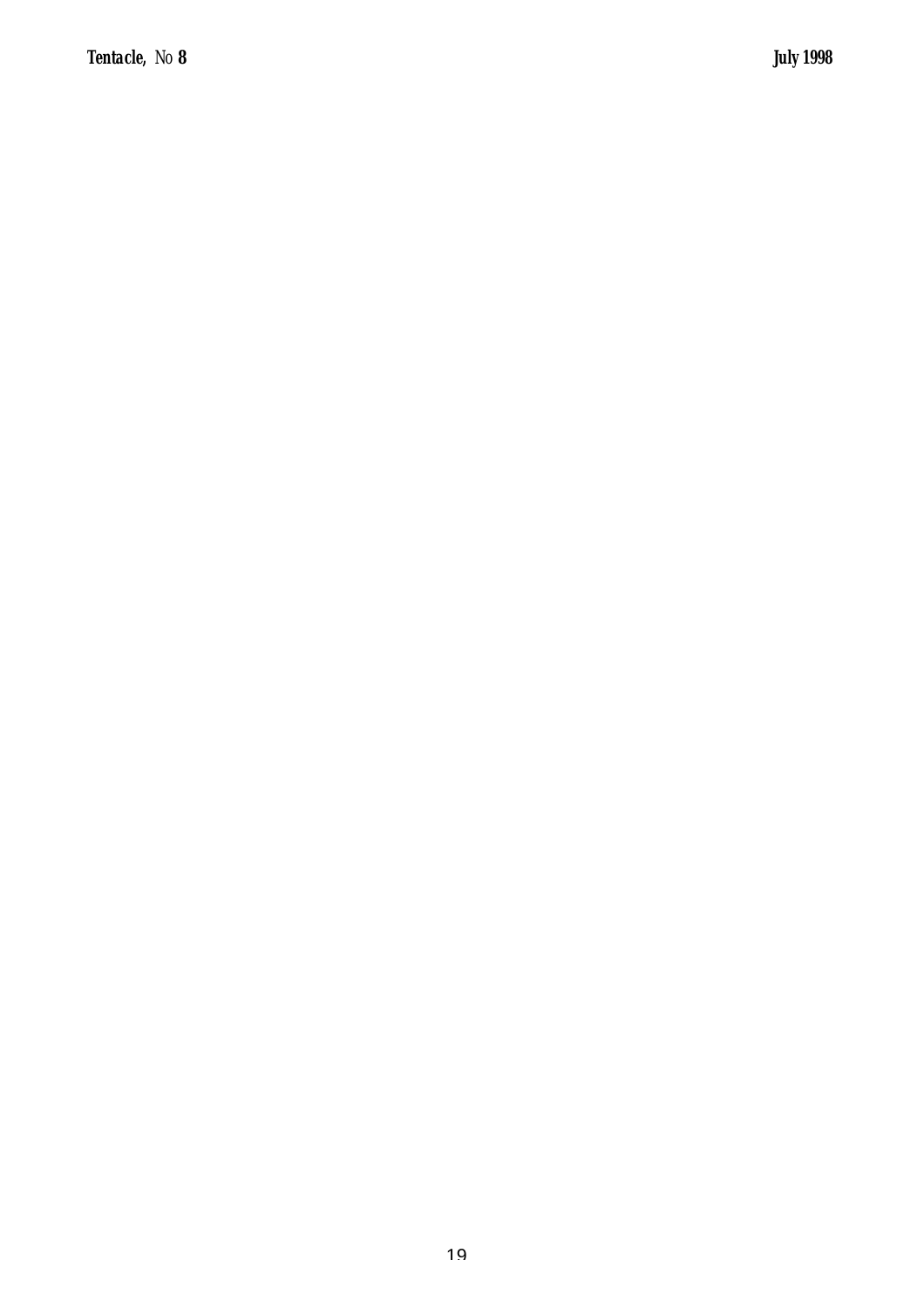# **APPENDIX 1996 IUCN RED LIST - BIVALVIA**

The following lists and information have been taken from the World Conservation Monitoring Centre's (WCMC) website:

http://www.wcmc.org.uk/species/animals/animal\_redl ist.html

The web version of the IUCN Red List of Threatened Animals is updated periodically in light of new information and differs slightly from the printed version of the 1996 IUCN Red List which was valid at the time of printing in September 1996. The list below was taken from the website on 28 January 1998.

Comments, amendments [we know there are errors and blunders!] and suggestions should be directed to Mary Seddon (see list of Mollusc Specialist Group Members, above)

# **IUCN Red List Categories**

Further details, including details of "criteria Ato E" (see below) are available on the WCMC website.

EXTINCT (EX) Ataxon is Extinct when there is no reasonable doubt that the last individual has died.

EXTINCT IN THE WILD (EW) Ataxon is Extinct in the wild when it is known only to survive in cultivation, in captivity or as a naturalised population (or populations) well outside the past range. Ataxon is presumed extinct in the wild when exhaustive surveys in known and/or expected habitat, at appropriate times (diurnal, seasonal, annual), throughout its historic range have failed to record an individual. Surveys should be over a time frame appropriate to the taxon's life cycle and life form.

CRITICALLYENDANGERED (CR) Ataxon is Critically Endangered when it is facing an extremely high risk of extinction in the wild in the immediate future, as defined by any of the criteria Ato E.

ENDANGERED (EN) Ataxon is Endangered when it is not Critically Endangered but is facing a very high risk of extinction in the wild in the near future, as defined by any of the criteria Ato E.

VULNERABLE (VU) Ataxon is Vulnerable when it is not Critically Endangered or Endangered but is facing a high risk of extinction in the wild in the medium-term future, as defined by any of the criteria Ato E. LOWER RISK (LR) Ataxon is Lower Risk when it has been evaluated, but does not satisfy the criteria for any of the categories Critically Endangered, Endangered or Vulnerable. Taxa included in the Lower Risk category can be separated into three subcategories:

1. Conservation Dependent (cd). Taxa which are the focus of a continuing taxon-specific or habitat-specific conservation programme targeted towards the taxon in question, the cessation of which would result in the taxon qualifying for one of the threatened categories

above within a period of five years.

2. Near Threatened (nt). Taxa which do not qualify for

Conservation Dependent, but which are close to qualifying for Vulnerable.

3. Least Concern (lc). Taxa which do not qualify for Conservation Dependent or Near Threatened (not actually listed).

DATADEFICIENT (DD) Ataxon is Data Deficient when there is inadequate information to make a direct, or indirect, assessment of its risk of extinction based on its distribution and/or population status. Ataxon in this category may be well studied, and its biology well known, but appropriate data on abundance and/or distribution are lacking. Data Deficient is therefore not a category of threat or Lower Risk. Listing of taxa in this category indicates that more information is required and acknowledges the possibility that future research will show thatthreatened classification is appropriate. It is important to make positive use of whatever data are available. In many cases great care should be exercised in choosing between DD and threatened status. If the range of a taxon is suspected to be relatively circumscribed, if a considerable period of time has elapsed since the last record of the taxon, threatened status may well be justified.

NOT EVALUATED (NE) Ataxon is Not Evaluated when it is has not yet been assessed against the criteria.

# **EXTINCT**

# UNIONIDAE

| Dysnomia arcaeformis? | USA        |
|-----------------------|------------|
| Dysnomia biemarginata | USA        |
| Dysnomia flexuosa     | USA        |
| Dysnomia haysiana     | <b>USA</b> |
| Dysnomia lefevrei     | <b>USA</b> |
| Dysnomia lenior       | <b>USA</b> |
| Dysnomia lewisii?     | <b>USA</b> |
| Dysnomia personata    | <b>USA</b> |
| Dysnomia propinqua    | <b>USA</b> |
| Dysnomia sampsoni     | <b>USA</b> |
| Dysnomia stewardsoni  | <b>USA</b> |
| Unio cariei           | Réunion    |
|                       |            |

# **EXTINCT IN THE WILD**

No species listed

# **CRITICALLY ENDANGERED**

# MARGARITIFERIDAE

*Margaritifera auricularia* Belgium, Czech Republic, Fance, Germany, Italy, Luxembourg, Netherlands, Portugal, Spain, United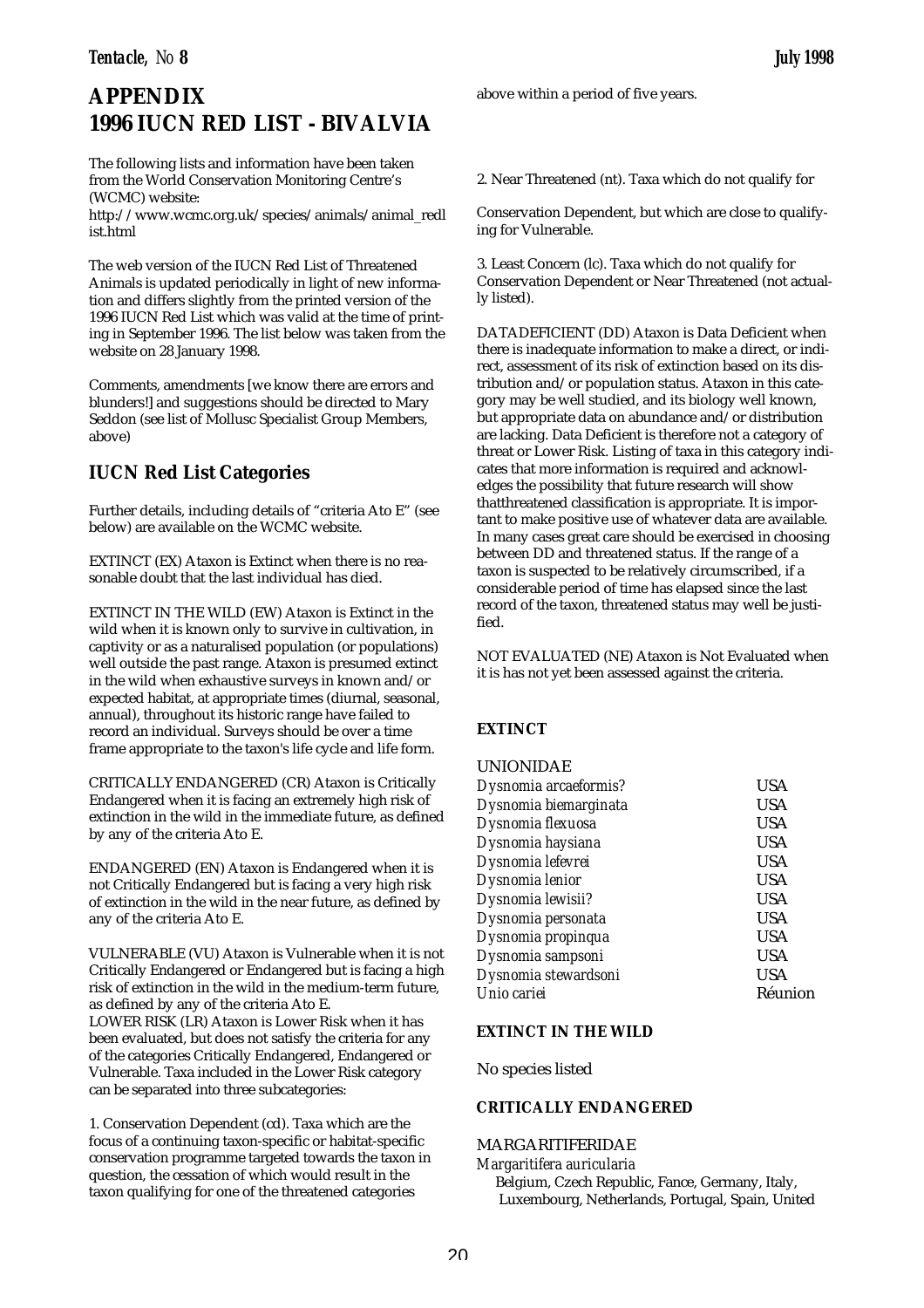| Kingdom                                 |            |
|-----------------------------------------|------------|
| Margaritifera hembeli                   | <b>USA</b> |
| Margaritifera margaritifera durrovensis | Ireland    |
|                                         |            |
| <b>UNIONIDAE</b>                        |            |
| Alasmidonta mccordi                     | <b>USA</b> |
| Alasmidonta raveneliana                 | <b>USA</b> |
| Alasmidonta robusta                     | <b>USA</b> |
| Alasmidonta wrightiana                  | <b>USA</b> |
| Amblema neislerii                       | <b>USA</b> |
| Arkansia wheeleri                       | <b>USA</b> |
| Cyprogenia stegaria                     | <b>USA</b> |
| Dromus dromas                           | <b>USA</b> |
| Elliptio chipolaensis                   | <b>USA</b> |
| Elliptio nigella                        | <b>USA</b> |
| Elliptio steinstansana                  | <b>USA</b> |
| Elliptoideus sloatianus                 | <b>USA</b> |
| Epioblasma arcaeformis                  | <b>USA</b> |
| Epioblasma biemarginata                 | <b>USA</b> |
| Epioblasma brevidens                    | <b>USA</b> |
| Epioblasma capsaeformis                 | USA        |
| Epioblasma flexuosa                     | <b>USA</b> |
| Epioblasma florentina curtisi           | <b>USA</b> |
| Epioblasma haysiana                     | <b>USA</b> |
| Epioblasma lenior                       | <b>USA</b> |
| Epioblasma lewisii                      | <b>USA</b> |
| Epioblasma metastriata                  | <b>USA</b> |
| Epioblasma obliquata perobliqua         | <b>USA</b> |
| Epioblasma othcaloogensis               | <b>USA</b> |
| Epioblasma penita                       | <b>USA</b> |
| Epioblasma personata                    | <b>USA</b> |
| Epioblasma propinqua                    | <b>USA</b> |
| Epioblasma sampsonii                    | <b>USA</b> |
| Epioblasma stewardsonii                 | <b>USA</b> |
| Epioblasma torulosa torulosa            | <b>USA</b> |
| Epioblasma turgidula                    | <b>USA</b> |
| Fusconaia cor                           | <b>USA</b> |
| Fusconaia cuneolus                      | <b>USA</b> |
| Hemistena lata                          | <b>USA</b> |
| Lampsilis binominata                    | <b>USA</b> |
| Lampsilis streckeri                     | <b>USA</b> |
| Lampsilis virescens                     | <b>USA</b> |
| Lasmigona decorata                      | <b>USA</b> |
| Lemiox rimosus                          | <b>USA</b> |
| Lexingtonia subplana                    | <b>USA</b> |
| Medionidus mcglameriae                  | <b>USA</b> |
| Medionidus parvulus                     | <b>USA</b> |
| Medionidus penicillatus                 | <b>USA</b> |
| Medionidus simpsonianus                 | <b>USA</b> |
| Obovaria retusa                         | <b>USA</b> |
| Pegias fabula                           | USA        |
| Plethobasus cicatricosus                | <b>USA</b> |
| Plethobasus cooperianus                 | USA        |
| Pleurobema altum                        | <b>USA</b> |
| Pleurobema avellanum                    | USA        |
| Pleurobema bournianum                   | USA        |
| Pleurobema chattanoogaense              | USA        |
| Pleurobema clava                        | <b>USA</b> |
| Pleurobema collina                      | <b>USA</b> |

| Pleurobema curtum        | USA        |
|--------------------------|------------|
| Pleurobema flavidulum    | USA        |
| Pleurobema furvum        | <b>USA</b> |
| Pleurobema georgianum    | <b>USA</b> |
| Pleurobema gibberum      | <b>USA</b> |
| Pleurobema hagleri       | <b>USA</b> |
| Pleurobema hanleyianum   | <b>USA</b> |
| Pleurobema johannis      | <b>USA</b> |
| Pleurobema marshalli     | <b>USA</b> |
| Pleurobema murrayense    | <b>USA</b> |
| Pleurobema nucleopsis    | <b>USA</b> |
| Pleurobema perovatum     | <b>USA</b> |
| Pleurobema plenum        | <b>USA</b> |
| Pleurobema rubellum      | <b>USA</b> |
| Pleurobema taitianum     | <b>USA</b> |
| Pleurobema troschelianum | <b>USA</b> |
| Pleurobema verum         | <b>USA</b> |
| Popenaias popeii         | <b>USA</b> |
| Potamilus capax          | <b>USA</b> |
| Ptychobranchus greenii   | <b>USA</b> |
| Ptychobranchus jonesi    | <b>USA</b> |
| Quadrula couchiana       | <b>USA</b> |
| Quadrula fragosa         | <b>USA</b> |
| Quadrula sparsa          | USA        |
| Quadrula stapes          | <b>USA</b> |
| Quadrula tuberosa        | <b>USA</b> |
| Quincuncina mitchelli    | USA        |
| Toxolasma cylindrellus   | USA        |
|                          |            |

# **ENDANGERED**

# HYRIIDAE

| Diplodon dunkerianus  | <b>Brazil</b> |
|-----------------------|---------------|
| Diplodon fontaineanus | <b>Brazil</b> |

# MARGARITIFERIDAE

| Austria, Belgium, Czech Republic, Denmark,     |
|------------------------------------------------|
| Finland, France, Germany, Ireland, Luxembourg, |
| Norway, Poland, Portugal, Russia, Spain,       |
|                                                |
| USA                                            |
|                                                |
| <b>USA</b>                                     |
| USA                                            |
| <b>USA</b>                                     |
| <b>USA</b>                                     |
| <b>USA</b>                                     |
| <b>USA</b>                                     |
| <b>USA</b>                                     |
| <b>USA</b>                                     |
| <b>USA</b>                                     |
| <b>USA</b>                                     |
| <b>USA</b>                                     |
| <b>USA</b>                                     |
| USA                                            |
| USA                                            |
|                                                |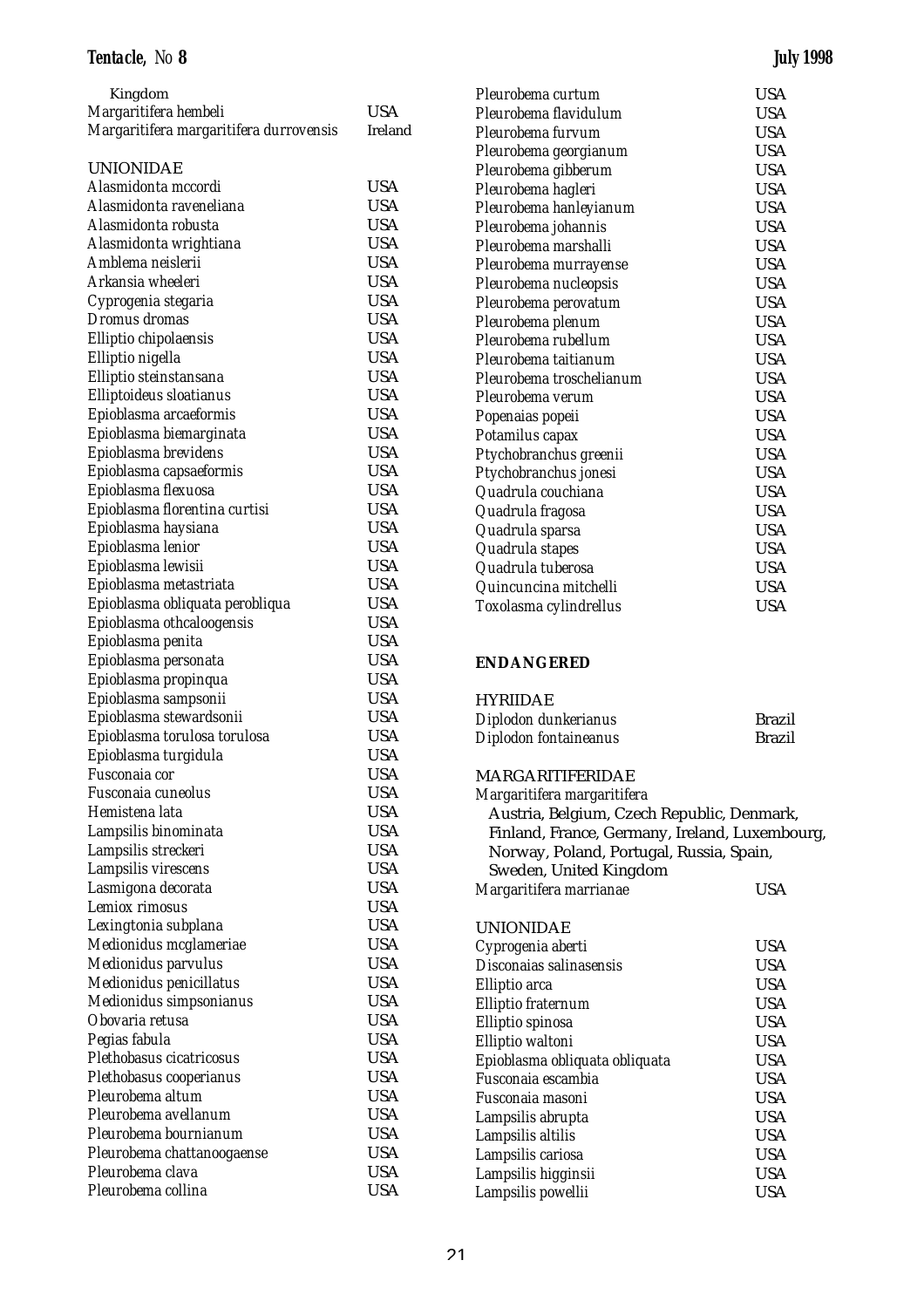| Lampsilis rafinesqueana | USA          |
|-------------------------|--------------|
| Medionidus acutissimus  | <b>USA</b>   |
| Medionidus walkeri      | <b>USA</b>   |
| Potamilus amphichaenus  | <b>USA</b>   |
| Potamilus inflatus      | <b>I</b> ISA |

# **VULNERABLE**

# HYRIIDAE

| Castalia martensi   | <b>Brazil</b> |
|---------------------|---------------|
| Diplodon expansus   | <b>Brazil</b> |
| Diplodon pfeifferi  | <b>Brazil</b> |
| Westralunio carteri | Australia     |

### UNIONIDAE

| Lampsilis dolabraeformis    | <b>USA</b> |
|-----------------------------|------------|
| Lampsilis reeviana reeviana | <b>USA</b> |
| Pleurobema oviforme         | <b>USA</b> |
| Pleurobema strodeanum       | <b>USA</b> |
| TRIDACNIDAE                 |            |

### *Tridacna derasa*

Australia, Fiji, French Polynesia, Guam, Indonesia, New Caledonia, Northern Marianas, Palau, Papua New Guinea, Philippines, Solomon Islands, Tonga, Vanuatu

*Tridacna gigas* 

Australia, Federated States of Micronesia, Fiji, Guam, Indonesia, Japan, Kiribati, Malaysia, Marshall Islands, Myanmar, New Caledonia, Northern Marianas, Palau, Papua New Guinea, Philippines, Solomon Islands, Taiwan, Thailand, Tuvalu, USA, Vanuatu

| Tridacna rosewateri | <b>Mauritius</b> |
|---------------------|------------------|
| Tridacna tevoroa    | Fiji, Tonga      |

# **LOWER RISK: CONSERVATION DEPENDENT**

| <b>UNIONIDAE</b>    |            |
|---------------------|------------|
| Simpsonaias ambigua | <b>USA</b> |

# TRIDACNIDAE

*Hippopus hippopus*

American Samoa, Australia, Federated States of Micronesia, Fiji, Guam, India, Indonesia, Japan, Kiribati, Malaysia, Marshall Islands, Myanmar, New Caledonia, Northern Marianas, Palau, Papua New Guinea, Philippines, Singapore, Solomon Islands, Taiwan, Thailand, Tonga, Tuvalu, Vanuatu, Western Samoa *Hippopus porcellanus* 

Indonesia, Palau, Philippines

# *Tridacna maxima*

American Samoa, Australia, British Indian Ocean Territory, China, Cook Islands, Egypt, Federated States of Micronesia, Fiji, French Polynesia, Guam, India, Indonesia, Japan, Kenya, Kiribati,

Madagascar, Malaysia, Maldives, Marshall Islands, Mauritius, Mozambique, Myanmar, New Caledonia, Northern Marianas, Palau, Papua New Guinea, Philippines, Pitcairn Islands, Saudi Arabia, Seychelles, Singapore, Solomon Islands, South Africa, Sri Lanka, Taiwan, Thailand, Tokelau, Tonga, Tuvalu, US Minor Pacific Islands, Vanuatu, Viet Nam, Western Samoa *Tridacna squamosa*  American Samoa, Australia, British Indian Ocean

Territory, Egypt, Federated States of Micronesia, Fiji, French Polynesia, Guam, India, Indonesia, Japan, Kenya, Kiribati, Madagascar, Malaysia, Maldives, Marshall Islands, Mauritius, Mozambique, Myanmar, New Caledonia, Northern Marianas, Palau, Papua New Guinea, Philippines, Saudi Arabia, Seychelles, Singapore, Solomon Islands, South Africa, Sri Lanka, Thailand, Tokelau, Tonga, Tuvalu, USA, Vanuatu, Viet Nam, Western Samoa

# **LOWER RISK: NEAR THREATENED**

### UNIONIDAE

| Actinonaias pectorosa            | <b>USA</b> |
|----------------------------------|------------|
| Anodontoides radiatus            | <b>USA</b> |
| Cyclonaias tuberculata           | <b>USA</b> |
| Ellipsaria lineolata             | <b>USA</b> |
| Elliptio ahenea                  | <b>USA</b> |
| Elliptio angustata               | <b>USA</b> |
| Elliptio congaraea               | <b>USA</b> |
| Elliptio dariensis               | <b>USA</b> |
| Elliptio downiei                 | <b>USA</b> |
| Elliptio folliculata             | <b>USA</b> |
| Elliptio hopetonensis            | <b>USA</b> |
| Elliptio lanceolata              | <b>USA</b> |
| Elliptio mcmichaeli              | <b>USA</b> |
| Elliptio producta                | <b>USA</b> |
| Elliptio shepardiana             | <b>USA</b> |
| Fusconaja askewi                 | <b>USA</b> |
| Fusconaia barnesiana             | <b>USA</b> |
| Fusconaia lananensis             | <b>USA</b> |
| Fusconaja ozarkensis             | <b>USA</b> |
| Fusconaia subrotunda             | USA        |
| Fusconaia succissa               | <b>USA</b> |
| Lampsilis bracteata              | <b>USA</b> |
| Lampsilis cardium                | <b>USA</b> |
| Lampsilis fullerkati             | <b>USA</b> |
| Lampsilis haddletoni             | <b>USA</b> |
| Lampsilis ornata                 | <b>USA</b> |
| Lampsilis ovata                  | <b>USA</b> |
| Lampsilis perovalis              | USA        |
| Lampsilis reeviana brevicula     | <b>USA</b> |
| Lampsilis satura                 | <b>USA</b> |
| Lampsilis splendida              | <b>USA</b> |
| Lampsilis straminea straminea    | <b>USA</b> |
| Lasmigona complanata alabamensis | <b>USA</b> |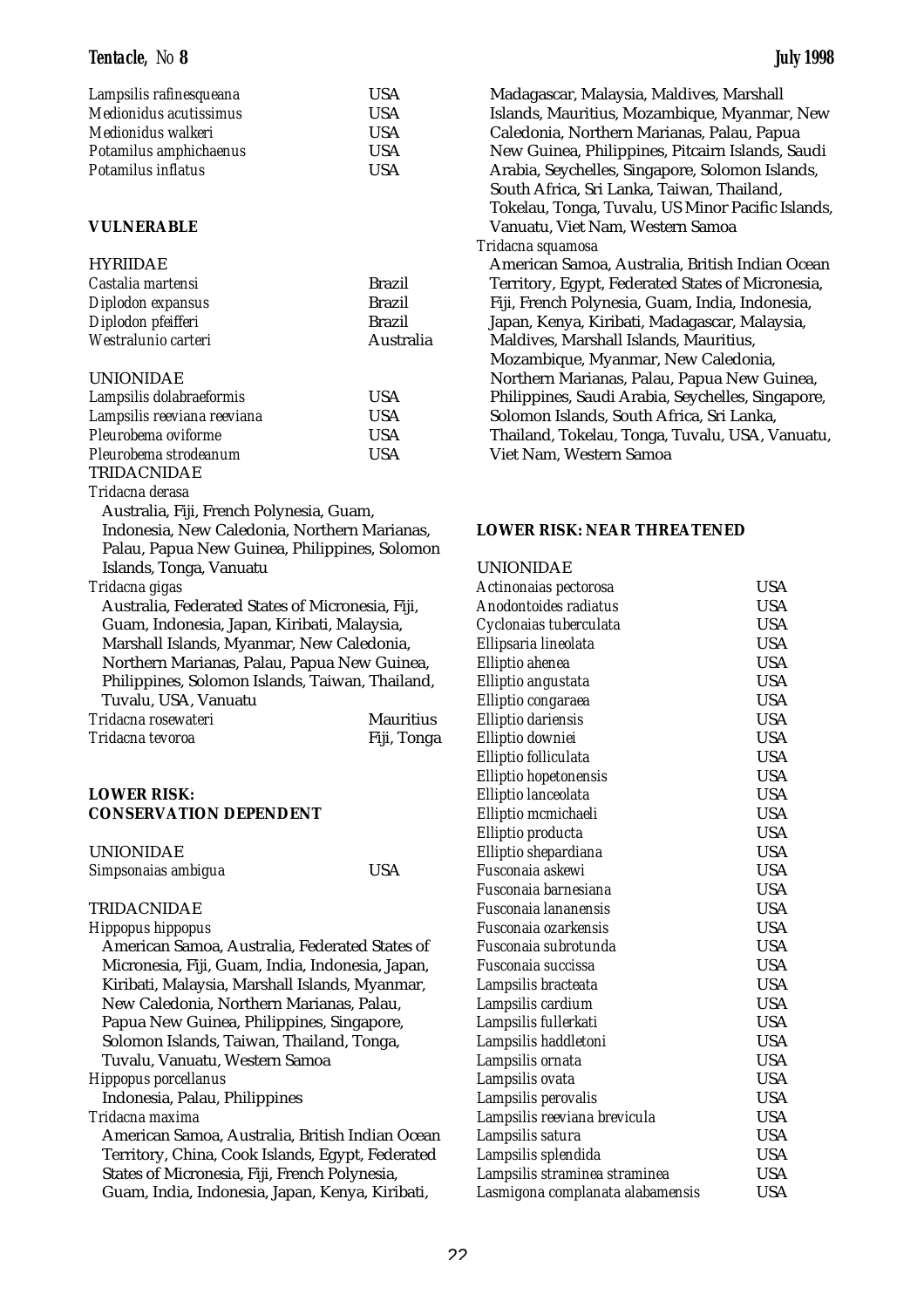| Lasmigona holstonia                            | <b>USA</b> |
|------------------------------------------------|------------|
| Lasmigona subviridis                           | <b>USA</b> |
| Leptodea leptodon                              | <b>USA</b> |
| Leptodea ochracea                              | <b>USA</b> |
| Lexingtonia dolabelloides                      | <b>USA</b> |
| Ligumia nasuta                                 | <b>USA</b> |
| Ligumia recta                                  | <b>USA</b> |
| Medionidus conradicus                          | <b>USA</b> |
| Obovaria jacksoniana                           | <b>USA</b> |
| Obovaria rotulata                              | <b>USA</b> |
| Obovaria subrotunda                            | USA        |
| Obovaria unicolor                              | <b>USA</b> |
| Plethobasus cyphyus                            | <b>USA</b> |
| Pleurobema beadleianum                         | <b>USA</b> |
| Pleurobema cordatum                            | <b>USA</b> |
| Pleurobema decisum                             | <b>USA</b> |
| Pleurobema pyriforme                           | <b>USA</b> |
| Pleurobema riddellii                           | <b>USA</b> |
| Pleurobema rubrum                              | <b>USA</b> |
| Pseudanodonta complanata                       |            |
| Austria, Belarus, Belgium, Bulgaria, Czech     |            |
| Republic, Estonia, Finland, Germany, Hungary,  |            |
| Kazakhstan, Latvia, Lithuania, Moldova,        |            |
| Norway, Poland, Romania, Russia, Slovakia,     |            |
| Sweden, Switzerland, Ukraine, United Kingdom   |            |
| Ptychobranchus occidentalis                    | <b>USA</b> |
| Ptychobranchus subtentum                       | USA        |
| Pyganodon gibbosa                              | <b>USA</b> |
| Quadrula asperata                              | <b>USA</b> |
| Quadrula cylindrica cylindrica                 | <b>USA</b> |
| Quadrula houstonensis                          | <b>USA</b> |
| Quadrula refulgens                             | USA        |
| Quadrula rumphiana                             | USA        |
| Quincuncina infucata                           | <b>USA</b> |
| Strophitus connasaugaensis                     | <b>USA</b> |
| Strophitus subvexus                            | <b>USA</b> |
| Unio crassus                                   |            |
| Austria, Belarus, Belgium, Bulgaria, Czech     |            |
| Republic, Denmark, Estonia, Finland, France,   |            |
| Germany, Hungary, Kazakhstan, Latvia,          |            |
| Liechtenstein, Lithuania, Luxembourg, Moldova, |            |

Netherlands, Poland, Romania, Russia, Slovakia, Sweden, Switzerland, Ukraine

SPHAERIDAE

Pisidium fultoni **Australia** 

# **DATA DEFICIENT**

PECTINIDAE *Nodipecten magnificus* Ecuador

# UNIONIDAE

| Alasmidonta marginata Canada, USA |               |
|-----------------------------------|---------------|
| Alasmidonta varicosa              | Canada, USA   |
| Epioblasma florentina             | <b>USA</b>    |
| Unio turtoni                      | <b>France</b> |